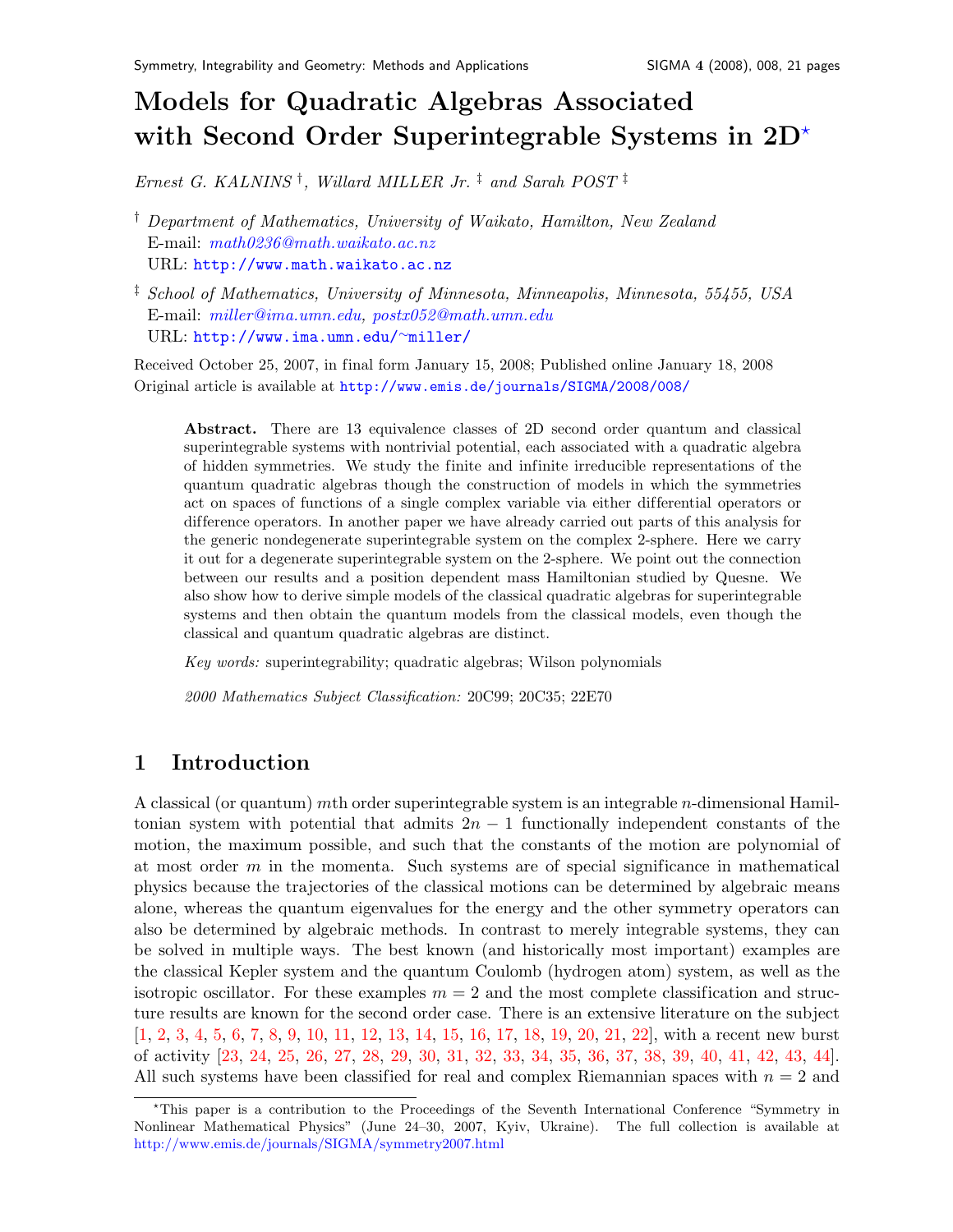their associated quadratic algebras of symmetries computed [\[15,](#page-19-1) [29,](#page-19-15) [30,](#page-19-16) [24,](#page-19-10) [31\]](#page-19-17). For nonconstant potentials there are 13 equivalence classes of such stems (under the Stäckel transform between manifolds), 7 with nondegenerate (3-parameter) potentials and 6 with degenerate (1-parameter) potentials [\[44,](#page-20-5) [30\]](#page-19-16). The constants of the motion for each system generate a quadratic algebra that closes at order 6 in the nondegenerate case and at order 4 in the degenerate case.

The representation theory of such algebras is of great interest because it is this quadratic algebra "hidden symmetry" that accounts for the degeneracies of the energy levels of the quantum systems and the ability to compute all associated spectra of such systems by algebraic means alone. In principle, all of these quadratic algebras can be obtained from the quadratic algebra of a single generic 3-parameter potential on the complex two-sphere by prescribed limit operations and through Stäckel transforms. However, these limiting operations are not yet sufficiently understood. Each equivalence class has special properties, and each of the 13 cases is worthy of study in its own right. A powerful technique for carrying out this study is the use of "one variable models". In the quantum case these are realizations of the quadratic algebra (on an energy eigenspace) in terms of differential or difference operators acting on a space of functions of a single complex variable, and for which the energy eigenvalue is constant. Each model is adapted to the spectral decomposition of one of the symmetry operators, in particular, one that is associated with variable separation in the original quantum system. The possible irreducible representations can be constructed on these spaces with function space inner or bilinear products (as appropriate) and intertwining operators to map the representation space to the solution space of the associated quantum system. (There have been several elegant treatments of the representation theory of some quadratic algebras, e.g. [\[16,](#page-19-2) [17,](#page-19-3) [18,](#page-19-4) [5,](#page-18-4) [6,](#page-18-5) [19,](#page-19-5) [37\]](#page-19-23). However these have almost always been restricted to finite dimensional and unitary representations and the question of determining all one variable models has not been addressed.) In the classical case these are realizations of the quadratic algebra (restricted to a constant energy surface) by functions of a single pair of canonical conjugate variables.

In [\[39\]](#page-20-0) we have already carried out parts of this analysis for the generic nondegenerate superintegrable system on the complex 2-sphere. There the potential was  $V = a_1/s_1^2 + a_2/s_2^2 + a_3/s_3^2$ where  $s_1^2 + s_2^2 + s_3^2 = 1$ , and the one variable quantum model was expressed in terms of difference operators. It gave exactly the algebra that describes the Wilson and Racah polynomials in their full generality. In this paper we treat a superintegrable case with a degenerate potential. Our example is again on the complex 2-sphere, but now the potential is  $V = \alpha/s_3^2$ . Though this potential is a restriction of the generic potential, the degenerate case admits a Killing vector so the quadratic algebra structure changes dramatically. The associated quadratic algebra closes at level 4 and has a richer representation theory than the nondegenerate case. Now we find one variable models for an irreducible representation expressed as either dif ference or dif ferential operators, or sometimes both. We show that this system can occur in unobvious ways, such as in a position dependent mass Hamiltonian recently introduced by Quesne [\[37\]](#page-19-23).

The second part of the paper concerns models of classical quadratic algebras. Here we inaugurate this study, in particular its relationship to quantum models of superintegrable systems. We first describe how these classical models arise out of standard Hamilton–Jacobi theory. In [\[44,](#page-20-5) [27\]](#page-19-13) we have shown that for second order superintegrable systems in two dimensions there is a 1-1 relationship between classical quadratic algebras and quantum quadratic algebras, even though these algebras are not isomorphic. In this sense the quantum quadratic algebra, the spectral theory for its irreducible representations and its possible one variable models are already uniquely determined by the classical system. We make this concrete by showing explicitly how the possible classical models of the classical superintegrable system with potential  $V = \alpha/s_3^2$  lead directly to the possible one variable differential or difference operator models for the quantum quadratic algebra. Then we repeat this analysis for the nondegenerate potential  $V = a_1/s_1^2 + a_2/s_2^2 + a_3/s_3^2$  where the quantum model is essentially the Racah algebra QR(3)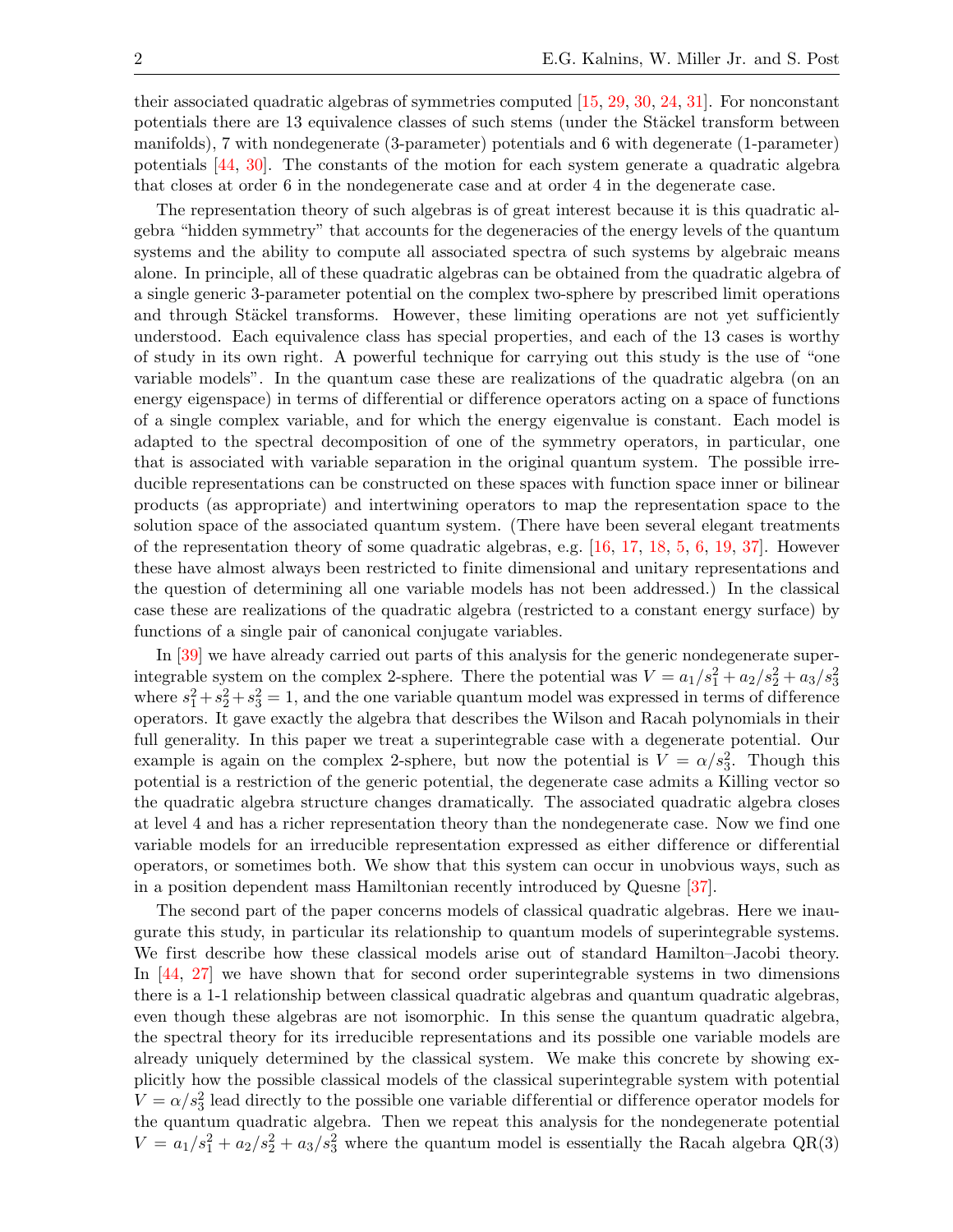and its infinite dimensional extension to describe the Wilson polynomials. Our results show that the Wilson polynomial structure is already imbedded in the classical system with potential  $V = a_1/s_1^2 + a_2/s_2^2 + a_3/s_3^2$ , even though this potential admits no Lie symmetries. Thus the properties of the Wilson polynomials in their full generality could have been derived directly from classical mechanics!

This work is part of a long term project to study the structure and representation theory for quadratic algebras associated with superintegrable systems in n dimensions [\[23,](#page-19-9) [24,](#page-19-10) [25,](#page-19-11) [26,](#page-19-12) [27,](#page-19-13) [35,](#page-19-21) 36. The analysis for  $n = 3$  dimensions will be much more challenging, but also a good indication of behavior for general  $n$ .

## 2 The structure equations for S3

Up to a Stäckel transform, every  $2D$  second order superintegrable system with nonconstant potential is equivalent to one of 13 systems  $[44]$ . There is a representative from each equivalence class on either the complex 2-sphere or complex Euclidean space. In several papers, in particular [\[15\]](#page-19-1), we have classified all of the constant curvature superintegrable systems, and this paper focuses on two systems contained in that list: S9 and S3. The quadratic algebra of the generic nondegenerate system S9 was already treated in [\[39\]](#page-20-0) and we will return to it again in this paper. First we study the quadratic algebra representation theory for the degenerate potential S3. This one-parameter potential 2-sphere system corresponds to the potential

$$
V = \frac{\alpha}{s_3^2},
$$

where  $s_1^2 + s_2^2 + s_3^2 = 1$  is the imbedding of the sphere in Euclidean space. The quantum degenerate superintegrable system is

$$
H = J_1^2 + J_2^2 + J_3^2 + V(x, y) = H_0 + V,
$$

where  $J_3 = s_1 \partial_{s_2} - s_2 \partial_{s_1}$  and  $J_2$ ,  $J_3$  are obtained by cyclic permutations of the indices 1, 2, 3. The basis symmetries are

$$
L_1 = J_1^2 + \frac{\alpha s_2^2}{s_3^2}, \qquad L_2 = \frac{1}{2}(J_1J_2 + J_2J_1) - \frac{\alpha s_1 s_2}{s_3^2}, \qquad X = J_3, \qquad H = J_1^2 + J_2^2 + J_3^2 + V,
$$

where  $J_3 = s_2\partial_{s_1} - s_1\partial_{s_2}$  plus cyclic permutations. They generate a quadratic algebra that closes at order 4. The quadratic algebra relations are  $[H, X] = [H, L_j] = 0$  and

<span id="page-2-0"></span>
$$
[L_1, X] = 2L_2, \qquad [L_2, X] = -X^2 - 2L_1 + H - \alpha,
$$
  

$$
[L_1, L_2] = -(L_1X + XL_1) - \left(\frac{1}{2} + 2\alpha\right)X.
$$
 (1)

The Casimir relation is

<span id="page-2-1"></span>
$$
\mathcal{C} \equiv \frac{1}{3} \left( X^2 L_1 + X L_1 X + L_1 X^2 \right) + L_1^2 + L_2^2 - H L_1 + \left( \alpha + \frac{11}{12} \right) X^2 - \frac{1}{6} H
$$
  
+  $\left( \alpha - \frac{2}{3} \right) L_1 - \frac{5\alpha}{6} = 0.$  (2)

We know that the quantum Schrödinger equation separates in spherical coordinates, and that corresponding to a fixed energy eigenvalue  $H$ , the eigenvalues of X take the linear form

$$
\lambda_n = \mathcal{A}n + \mathcal{B},
$$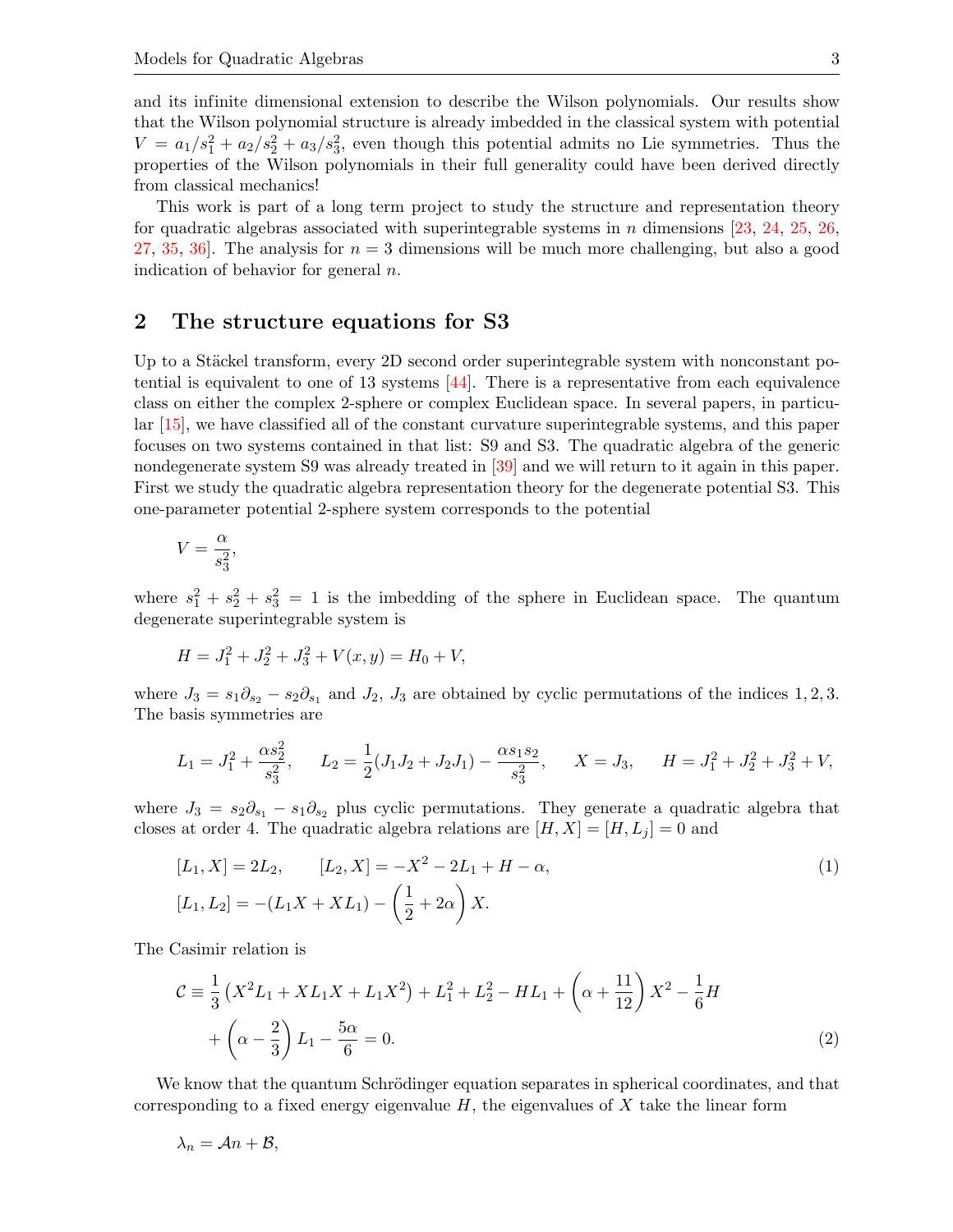where  $n$  is an integer, so we will look for irreducible representations of the quadratic algebra such that the representation space has a basis of eigenvectors  $f_n$  with corresponding eigenvalues  $\lambda_n$ . (Indeed, from the analysis of  $[16]$  or of  $[6]$  the structure equations imply that the spectrum of X must be of this form.) We will use the abstract structure equations to list the corresponding representations and compute the action of  $L_1$  and  $L_2$  on an X basis. Thus, we assume that there is a basis  $\{f_n\}$ , for the representation space such that

$$
Xf_n = \lambda_n f_n
$$
,  $L_1 f_n = \sum_j C(j, n) f_j$ ,  $L_2 f_n = \sum_j D(j, n) f_j$ .

Here,  $A, B$  are not yet fixed. We do not impose any inner product space structure.

From these assumptions we can compute the action of  $L_1$  and  $L_2$  on the basis. Indeed,

<span id="page-3-3"></span>
$$
[L_1, L_2]f_n = \sum_{j,k} \left( C(j,k)D(k,n) - D(j,k)C(k,n) \right) f_j,\tag{3}
$$

<span id="page-3-0"></span>
$$
[L_1, X]f_n = \sum_j (\lambda_n - \lambda_j)C(j, n)f_j, \qquad [L_2, X]f_n = \sum_j (\lambda_n - \lambda_j)D(j, n)f_j.
$$
\n
$$
(4)
$$

On the other hand, from the equations [\(1\)](#page-2-0) we have

<span id="page-3-2"></span><span id="page-3-1"></span>
$$
[L_1, X]f_n = 2\sum_j D(j, n)f_j,\tag{5}
$$

$$
[L_2, X]f_n = -2\sum_j C(j, n)f_j + (-\lambda_n^2 + H - \alpha)f_n,
$$
\n(6)

<span id="page-3-4"></span>
$$
[L_1, L_2]f_n = -\sum_j (\lambda_n + \lambda_j)C(j, n)f_j - \left(\frac{1}{2} + 2\alpha\right)\lambda_n f_n.
$$
\n<sup>(7)</sup>

Now we equate equations [\(4\)](#page-3-0) with [\(5\)](#page-3-1) or [\(6\)](#page-3-2). For  $j = n$ , equating coefficients of  $f_n$  in the resulting identities yields the conditions

$$
D(n, n) = 0,
$$
  $C(n, n) = \frac{-\lambda_n^2 + H - \alpha}{2}.$ 

Similarly, equating coefficients of  $f_j$  in the case  $j \neq n$  yields

$$
\mathcal{A}(n-j)D(j,n) = -2C(j,n), \qquad \mathcal{A}(n-j)C(j,n) = 2D(j,n),
$$

or

$$
(A^2(n-j)^2 + 4) C(j, n) = 0, \quad j \neq n.
$$

Thus, either  $C(j, n \text{ and } D(j, n)$  vanish or  $\mathcal{A}^2(n-j)^2 = -4$ . We can scale A such that the smallest nonzero jump is for  $j = n \pm 1$ , in which case  $\mathcal{A} = \pm 2i$ . By replacing n by  $-n$  if necessary, we can assume  $A = 2i$ . (We also set  $B = i\mu$ .) Thus the only possible nonzero values of  $C(j, n)$ ,  $D(j, n)$  are for  $j = n, n \pm 1$  and there are the relations

$$
D(n+1,n) = -iC(n+1,n), \qquad D(n-1,n) = iC(n-1,n).
$$

Comparing [\(3\)](#page-3-3) and [\(7\)](#page-3-4) and equating coefficients of  $f_{n\pm 2}$ ,  $f_{n\pm 1}$ , respectively, on both sides of the resulting identities, we do not obtain new conditions. However, equating coefficients of  $f_n$ results in the condition

$$
F_{n+1} - F_n = \frac{1}{2}(2n+\mu)\left(4n^2 + 4\mu n + \mu^2 + H + \alpha + \frac{1}{2}\right),\,
$$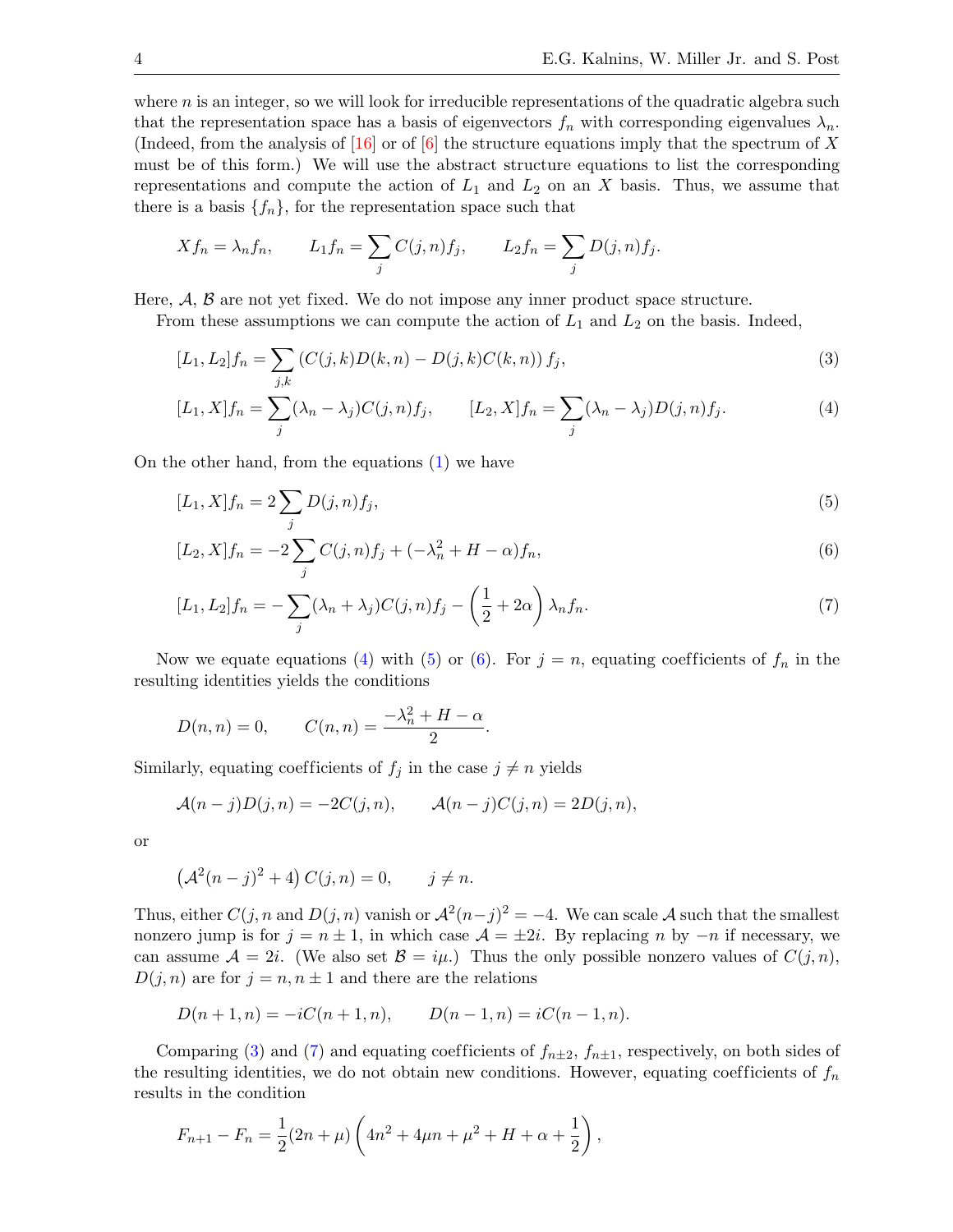where  $F_n = C(n, n-1)C(n-1, n)$ . The general solution of this difference equation is

$$
F_n = n^4 + (2\mu - 2)n^3 + \left(\frac{3}{2}\mu^2 - 3\mu + \frac{H}{2} + \frac{\alpha}{2} + \frac{5}{3}\right)n^2
$$
  
+ 
$$
\left(\frac{\mu^3}{2} - \frac{3\mu^2}{2} + \left[\frac{H}{2} + \frac{\alpha}{2} + \frac{5}{4}\right]\mu - \frac{H}{2} - \frac{\alpha}{2} - \frac{1}{4}\right)n + \kappa,
$$

where  $\kappa$  is an arbitrary constant.

To determine  $\kappa$  we substitute these results into the Casimir equation [\(2\)](#page-2-1) and set equal to zero the coefficients of  $f_j$  in the expression  $\mathcal{C}f_n = 0$ . For  $j \neq n$  we get nothing new. However,  $j = n$  we find

<span id="page-4-1"></span>
$$
\kappa = \frac{1}{16}\mu^4 - \frac{1}{4}\mu^3 + \frac{H + \alpha + 5/2}{8}\mu^2 - \frac{1/2 + H + \alpha}{4}\mu
$$
  
+ 
$$
\frac{1}{8}H + \frac{\alpha}{8} + \frac{H^2}{16} - \frac{H\alpha}{8} + \frac{\alpha^2}{16}.
$$
 (8)

Thus,  $F_n = C(n, n-1)C(n-1, n)$  is an explicit 4th order polynomial in n. By factoring this polynomial in various ways, and re-normalizing the basis vectors  $f_n$  appropriately via  $f_n \rightarrow$  $c(n)f_n$ , we can achieve a realization of the action of  $L_1$  and  $L_2$  such that

<span id="page-4-0"></span>
$$
L_1 f_n = C(n+1,n) f_{n+1} + C(n,n) f_n + C(n-1,n) f_{n-1},
$$
  
\n
$$
L_2 f_n = D(n+1,n) f_{n+1} + D(n,n) f_n + D(n-1,n) f_{n-1}
$$
\n(9)

and all of the coefficients are polynomials in n. The 4 roots of  $F_n$  are

$$
\frac{1-\mu}{2} \pm \frac{1}{4}\sqrt{2 - 4(H+\alpha) \pm 2\sqrt{1 - 4(H+\alpha) + 16H\alpha}},
$$

so a convenient factorization is

$$
C(n, n-1) = \left(n + \frac{\mu - 1}{2}\right)^2 - \frac{1}{8}\left(1 - 2(H + \alpha) + \sqrt{1 - 4(H + \alpha) + 16H\alpha}\right),
$$
  

$$
C(n-1, n) = \left(n + \frac{\mu - 1}{2}\right)^2 - \frac{1}{8}\left(1 - 2(H + \alpha) - \sqrt{1 - 4(H + \alpha) + 16H\alpha}\right).
$$

From these expressions and from

$$
D(n, n) = 0, \qquad C(n, n) = \frac{(2n + \mu)^2 + H - \alpha}{2}, \qquad D(n \pm 1, n) = \mp iC(n \pm 1, n)
$$

we see that we can find C, D coefficients in which the the dependence on  $n$  is always as a polynomial.

There are raising and lowering operators

$$
A^{\dagger} = L_1 + iL_2 + \frac{1}{2}(X^2 - H + \alpha), \qquad A = L_1 - iL_2 + \frac{1}{2}(X^2 - H + \alpha).
$$

Indeed,

$$
A^{\dagger} f_n = 2C(n+1,n)f_{n+1}, \qquad Af_n = 2C(n-1,n)f_{n-1},
$$

and  $[A, A^{\dagger}]f_n = 2(F_{n+1} - F_n)f_n$ , so  $[A, A^{\dagger}]$  is a third order polynomial in X.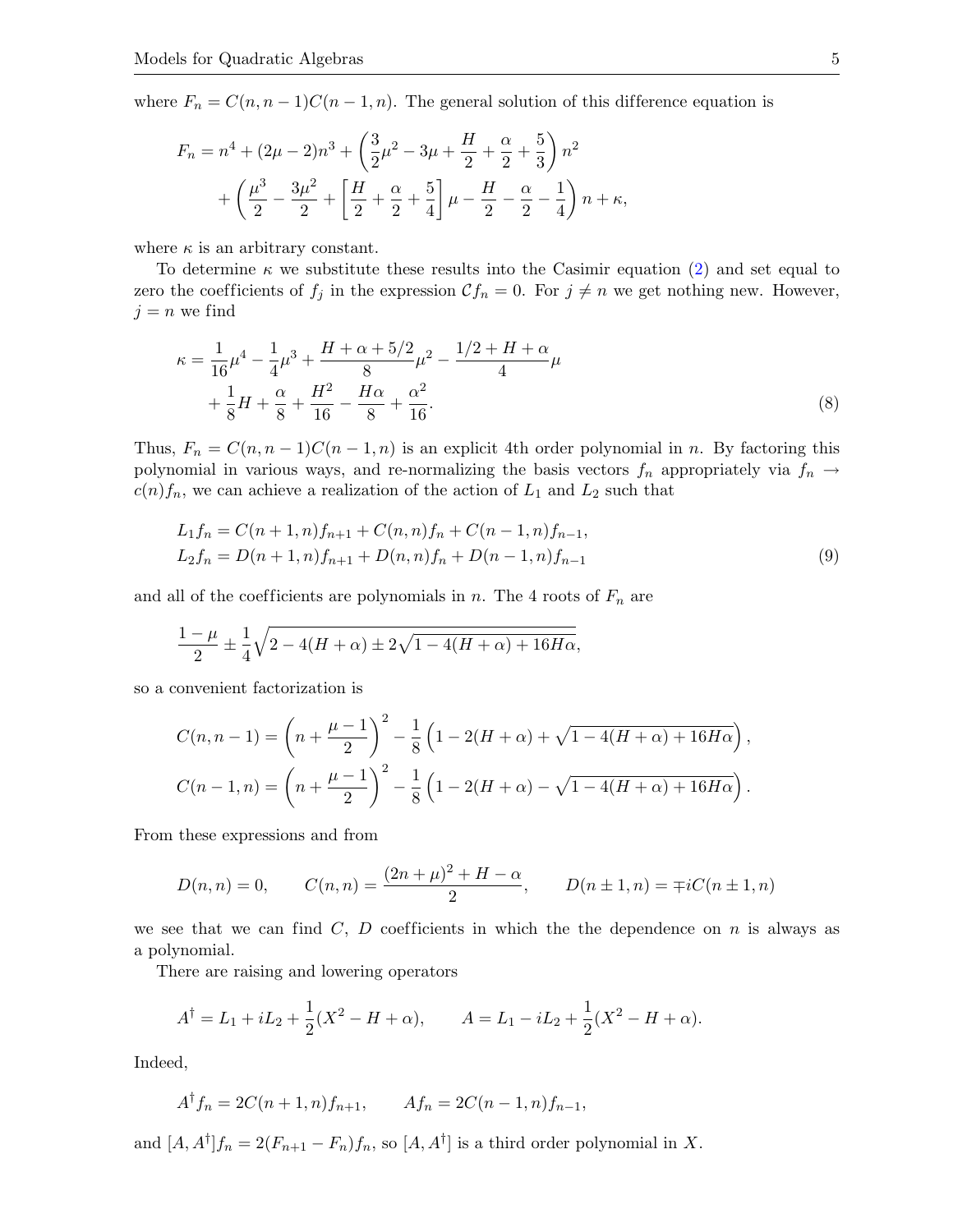To get a one-variable model of the quadratic algebra in terms of second order differential operators, we can simply make the choices  $f_n(t) = t^n$ ,  $X = i(2t \frac{d}{dt} + \mu)$  and define  $L_1$  from expressions [\(9\)](#page-4-0) via the prescription

<span id="page-5-0"></span>
$$
L_1 f_n(t) = \left( tC \left( t\frac{d}{dt} + 1, t\frac{d}{dt} \right) + C \left( t\frac{d}{dt}, t\frac{d}{dt} \right) + t^{-1}C \left( t\frac{d}{dt} - 1, t\frac{d}{dt} \right) \right) f_n(t),\tag{10}
$$

with a similar procedure for  $L_2$ .

In general the irreducible representations that we have defined are infinite dimensional and the basis vectors  $f_n$  occur for all positive and negative integers n. We can obtain representations bounded below, and with lowest weight  $\mu$  for  $-iX$  and corresponding lowest weight vector  $f_0$ , simply by requiring  $F_0 = 0$ , which amounts to setting  $\kappa = 0$ . For convenience we set  $\alpha = 1/4 - a^2$ . Then we have

<span id="page-5-2"></span><span id="page-5-1"></span>
$$
F_n = C(n, n-1)C(n-1, n) = n(n + \mu - 1)(n + \mu - 1 + a)(n - a). \tag{11}
$$

Since  $\kappa = 0$ , [\(8\)](#page-4-1), H must be a solution of this quadratic equation:

$$
H = -(\mu - 1 + a)^2 + \frac{1}{4}.\tag{12}
$$

A convenient choice is

$$
C(n-1,n) = n(n+\mu-1+a), \qquad C(n+1,n) = (n+\mu)(n+1-a),
$$
  

$$
C(n,n) = 2n^2 + 2n\mu - \mu a + a + \mu - \frac{1}{2}.
$$

If  $\mu$  is not a negative integer then this bounded below representation is infinite dimensional. However, if there is a highest weight vector  $f_m$  then we must have  $F_{m+1} = 0$ , or  $\mu = -m$ ,  $m = 0, 1, \ldots$ . Thus the finite dimensional representations are indexed by the nonnegative integer m and the eigenvalues of  $-iX$  are  $m, m-2, \ldots, -m$ . The dimension of the representation space is  $m + 1$ .

At this point it is worth pointing out that *all* of the finite dimensional, infinite dimensional bounded below, and general infinite dimensional irreducible representations and models of the quadratic algebra associated with the superintegrable system S3 are of direct interest and applicability. A similar argument was made in [\[39\]](#page-20-0) where we gave examples of various analytic function expansions and distinct unitary structures associated with one superintegrable system. The original S3 quantum system is given in terms of complex variables with no specific inner product structure imposed. One could use the representation theory results to describe eigenfunction expansions simply in terms of analytic functions. If one wants an inner product structure or bilinear product structure, it is merely necessary to impose the structure on a *single* eigenspace of  $H$ , and there are a variety of ways to do this. For example, one could restrict the complex system to the real sphere and impose the standard inner product for that case. Alternatively, one could restrict to the real hyperboloid of one sheet, or the real hyperboloid of two sheets. In all cases the models of the irreducible representations are relevant, though not necessarily to one special case, such as the real sphere with the standard inner product. While we have no direct proof that all models of irreducible representations of quadratic algebras obtained in this way lead to representations for some version of the original superintegrable system, we have no counterexamples. For a deeper analysis we need to construct intertwining operators that relate basis functions for the model with eigenfunctions of the quantum Hamiltonian.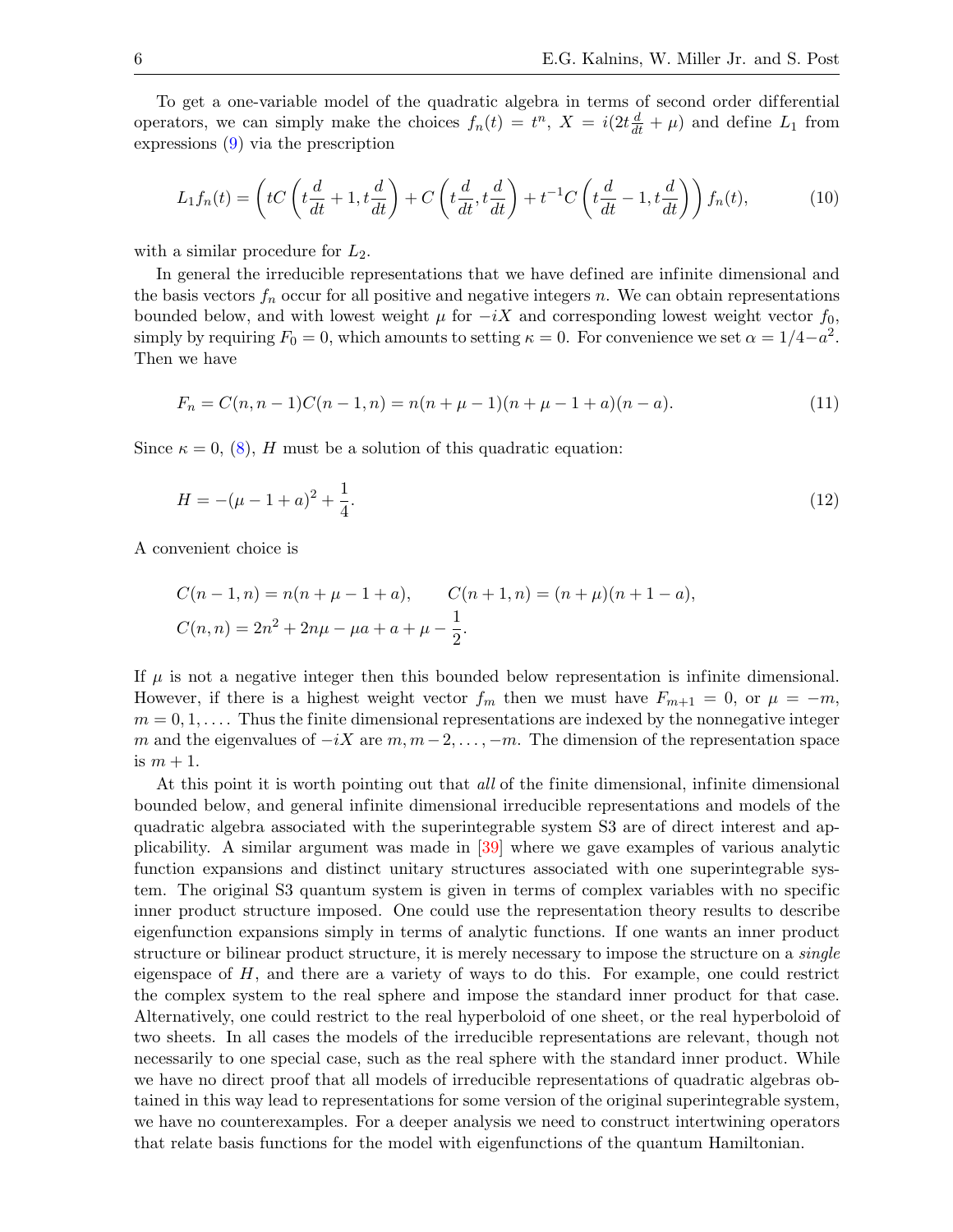## 3 Dif ferential operator models

A convenient realization of the finite dimensional representations by dif ferential operators in one complex variable is

<span id="page-6-1"></span>
$$
L_1 = (t^3 + 2t^2 + t) \frac{d^2}{dt^2} + ((2 - a - m)t^2 + 2(1 - m)t + a - m) \frac{d}{dt}
$$
  
+  $m(a - 1)t + a(m + 1) - m - \frac{1}{2}, \qquad X = i(2t \frac{d}{dt} - m),$   

$$
L_2 = i(-t^3 + t) \frac{d^2}{dt^2} + i((a + m - 2)t^2 + a - m) \frac{d}{dt} - im(a - 1)t.
$$
 (13)

This model is also correct for infinite dimensional bounded-below representations, except that now the lowest weight is  $\mu = -m$  where  $m \neq 0, 1, 2, \ldots$  is a complex number. The raising and lowering operators for the model are

$$
A^{\dagger} = 2t^3 \frac{d^2}{dt^2} + 2(2 - a - m)t^2 \frac{d}{dt} + 2m(a - 1)t, \qquad A = 2t \frac{d^2}{dt^2} + 2(a - m)\frac{d}{dt}.
$$

In the finite dimensional case, for example, the eigenvalues of  $L_1$  are

<span id="page-6-0"></span>
$$
\chi_n = a^2 - \frac{1}{4} - \left(n - a + \frac{1}{2}\right)^2, \qquad n = 0, 1, \dots, m,
$$
\n(14)

and the corresponding unnormalized eigenfunctions are

$$
(1+t)^n {}_2F_1\left( \begin{array}{cc} n-a & n-m \\ a-m & \end{array}; -t \right).
$$

Now, motivated by the quantum mechanical system on the real 2-sphere, we impose a Hilbert space structure on the irreducible representations such that  $L_1$  and  $L_2$  are self-adjoint and X is skew adjoint:

$$
\langle L_j f_n, f_{n'} \rangle = \langle f_n, L_j f_{n'} \rangle, \quad j = 1, 2; \qquad \langle X f_n, f_{n'} \rangle = -\langle f_n, X f_{n'} \rangle.
$$

Writing  $\phi_n = k_n f_n$  where  $\phi_n$  has norm 1, we have the recursion relation

$$
k_n^2 = \frac{(n-1+\mu)(n-a)}{n(n-1+\mu+a)}k_{n-1}^2.
$$

For infinite dimensional bounded below representations  $k_n^2$  must be positive for all integers  $n \geq 0$ , and we normalize  $k_0 = 1$ . Thus

$$
k_n^2 = \frac{(\mu)_n (1 - a)_n}{n! (a + \mu)_n}.
$$

For finite dimensional representations we have  $\mu = -m$ . Normalizing  $k_0 = 1$ , (possible for  $a < 1$  or for  $a > m$ , we find that an orthonormal basis in the one variable model is given by  $\phi_n(t) = k_n f_n(t) = k_n t^n, n = 0, 1, ..., m$  where

$$
k_n = \sqrt{\frac{(-m)_n (1-a)_n}{n! (-m+a)_n}} = \sqrt{\frac{m!(1-a)_n (1-a)_{m-n}}{(1-a)_m n! (m-n)!}}.
$$

Note the reflection symmetry  $||f_n|| = ||f_{m-n}||$ .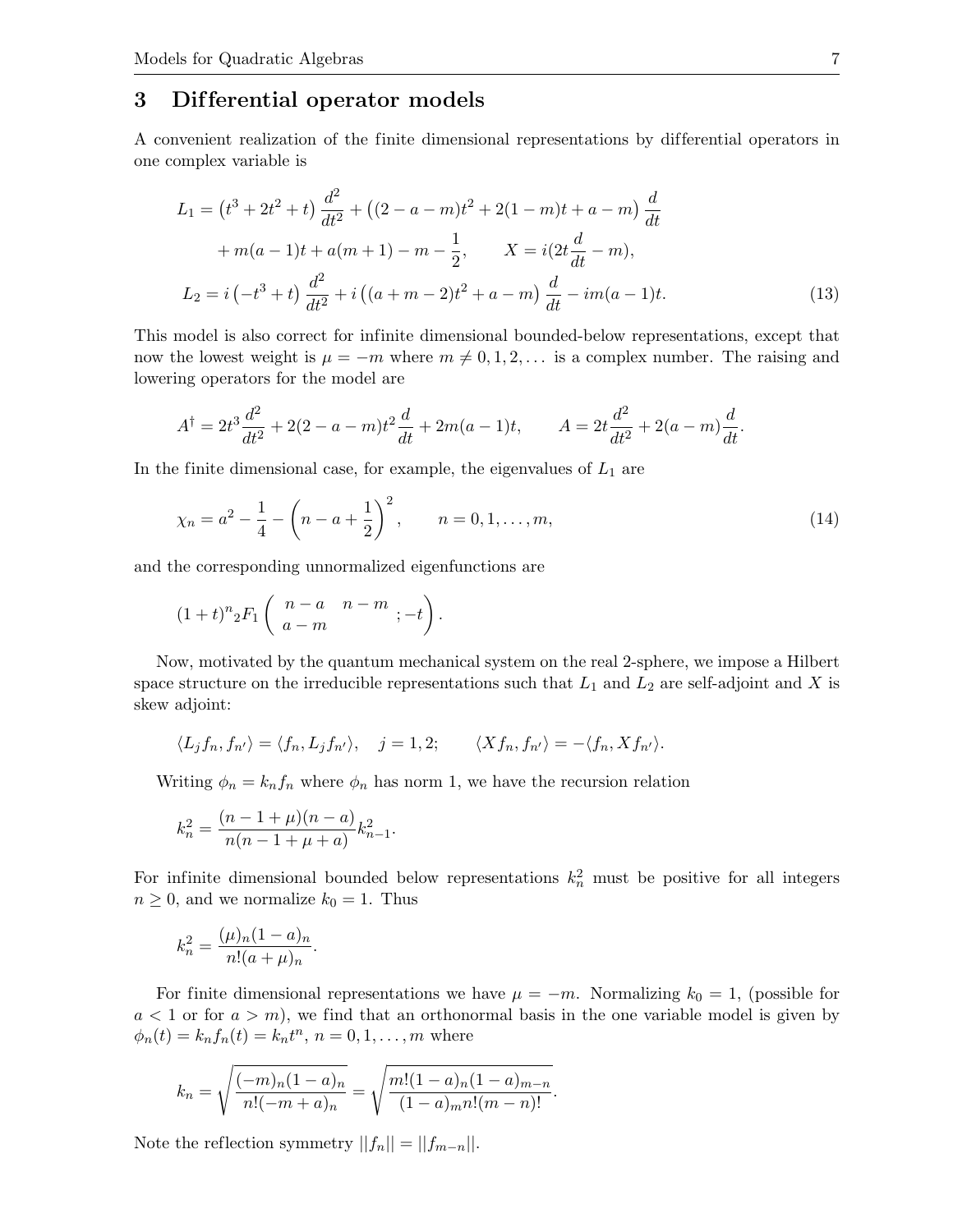To derive a realization of the Hilbert space for the dif ferential operator models of the finite dimensional and infinite dimensional bounded below unitary representations in terms of a function space inner product

$$
\langle p, q \rangle = K \iint p(t) \overline{q(t)} \rho(t\overline{t}) dt d\overline{t},
$$

where p, q are polynomials and K is a normalization constant, we use the formal self- and skew-adjoint requirements and obtain a differential equation for the weight function:

$$
(-\zeta^2 + \zeta) \frac{d^2 \rho(\zeta)}{d\zeta^2} + (-\mu - a + 1 + (-1 + \mu - a)\zeta) \frac{d\rho(\zeta)}{d\zeta} + (-2 + \mu - 2a + a\mu)\rho(\zeta) = 0,
$$

where  $\zeta = t\bar{t}$ . The solution that vanishes at  $\zeta = 1$  for  $a < 1/2$  and is integrable at  $\zeta = 0$  for  $a + \mu > -1$  is

$$
\rho_1(\zeta) = (1 - \zeta)^{1 - 2a} {}_2F_1 \left( \frac{-\frac{\mu + 3a - Q}{2} + 1}{2 - 2a} + \frac{-\frac{\mu + 3a + Q}{2} + 1}{2}, 1 - \zeta \right),
$$

where  $Q = \sqrt{a^2 + (2\mu - 8)a + \mu^2 + 4\mu - 8}$ . (Note that the integral is an even function of Q.) At  $\zeta = 0$  this function has a branch point with behavior  $\zeta^{a+\mu}$ . We write  $t = re^{i\theta}$ ,  $\bar{t} = re^{-i\theta}$ ,  $\zeta = r^2$  and choose our contours of integration for the inner product as the unit circle  $|e^{i\theta}| = 1$ , i.e.,  $0 \le \theta \le 2\pi$  and, in the complex  $\zeta$ -plane, a contour that starts at  $\zeta = 1$  and travels just above the real  $\zeta$ -axis to circle  $\zeta = 0$  once in the counterclockwise direction and returns to  $\zeta = 1$ just below the real  $\zeta$ -axis. We require that  $\langle 1, 1 \rangle = 1$ . By choosing a regime where  $a + \mu > -1$ we can shrink the  $\zeta$ -contour about  $\zeta = 0$  so that the norm takes the form

$$
\langle 1, 1 \rangle = -4\pi K_1 e^{i\pi(a+\mu)} \sin[\pi(a+\mu)] \int_0^1 \rho_1(\zeta) d\zeta
$$
  
= 
$$
\frac{-\pi K_1}{a-1} e^{i\pi(a+\mu)} \sin[\pi(a+\mu)]_2 F_1 \left( \frac{-\mu-3a+Q}{3-2a} + 1 \right. \frac{-\mu-3a-Q}{2} + 1 ; 1 \right)
$$
  
= 
$$
4\pi K_1 e^{i\pi(a+\mu)} \sin[\pi(a+\mu)] \frac{\Gamma(2-2a)\Gamma(a+\mu+1)}{\Gamma(2-\frac{a-\mu+Q}{2})\Gamma(2-\frac{a-\mu-Q}{2})},
$$

where we have integrated term-by-term and then made use of Gauss' Theorem for the summation of  ${}_2F_1(1)$ . This gives us the value for  $K_1$  such that  $\langle 1, 1 \rangle = 1$ . Now, the result extends for the original contour by analytic continuation. This defines a pre-Hilbert space inner product that then can be extended to obtain a true Hilbert space.

The contour integral for the inner product obtained in the previous paragraph requires  $\text{Re } a < 1$  for convergence, and this doesn't hold for some of the unitary irreducible representations defined above. Accordingly, we consider a second solution of the weight function equation. The solution that vanishes at  $\zeta = 0$  for  $a + \mu > 0$  and is integrable at  $\zeta = 1$  for  $a < 1$  is

$$
\rho_2(\zeta) = \zeta^{\mu+a} {}_2F_1 \left( \begin{array}{cc} -\frac{\mu+3a-Q}{2}, & -\frac{\mu+3a+Q}{2} \\ \mu+a+1 \end{array}; \zeta \right).
$$

At  $\zeta = 1$  this function has a branch point with behavior  $(1-\zeta)^{1-2a}$ . We write  $t = re^{i\theta}$ ,  $\bar{t} = re^{-i\theta}$ ,  $\zeta = r^2$  and choose our contours of integration for the inner product as the unit circle  $|e^{i\theta}| = 1$ and, in the complex  $\zeta$ -plane, a contour that starts at  $\zeta = 0$  and travels just below the real  $\zeta$ -axis to circle  $\zeta = 1$  once in the counterclockwise direction and returns to  $\zeta = 0$  just above the real  $\zeta$ -axis. This integral converges for Re  $(a + \mu) > -1$ . We require that  $\langle 1, 1 \rangle = 1$ . By choosing a regime where  $a < 1$  we can shrink the  $\zeta$ -contour about  $\zeta = 1$  so that the norm takes the form

$$
\langle 1, 1 \rangle = 4\pi K_2 e^{i\pi (2a-1)} \sin[\pi (2a-1)] \int_0^1 \rho_2(\zeta) d\zeta
$$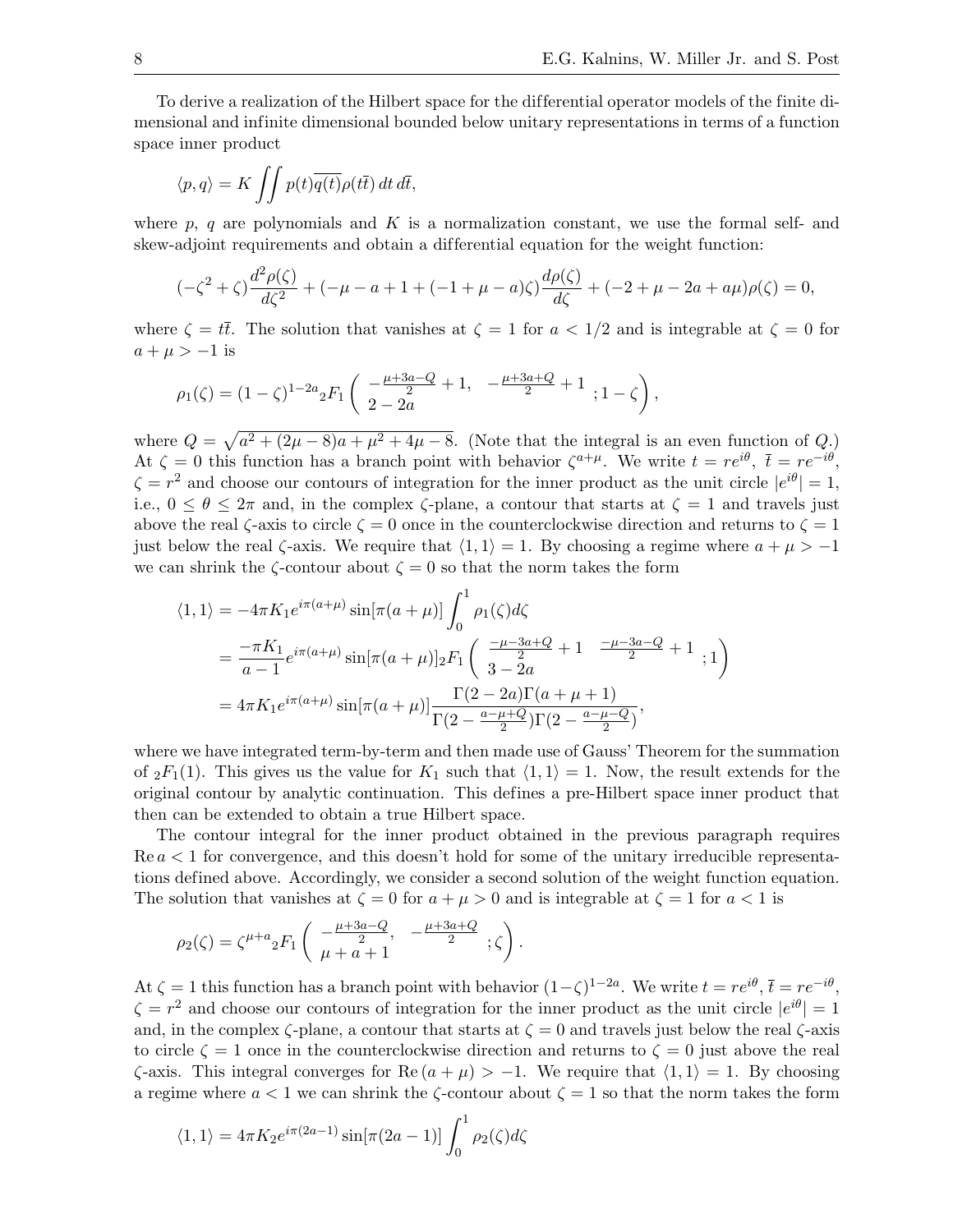$$
= \frac{\pi K_2}{\mu + a + 1} e^{i\pi(2a-1)} \sin[\pi(2a-1)]_2 F_1 \left( \frac{\mu + 3a + Q}{2} \frac{\mu + 3a - Q}{2} ; 1 \right)
$$
  
= 
$$
-4\pi K_2 e^{i\pi(2a-1)} \sin[\pi(2a-1)] \frac{\Gamma(2-2a)\Gamma(a+\mu+1)}{\Gamma(2-\frac{a-\mu+Q}{2})\Gamma(2-\frac{a-\mu-Q}{2})}.
$$

This gives us the value for K such that  $\langle 1, 1 \rangle = 1$ , and the result extends by analytic continuation to all values of  $a, \mu$  for which the original contour integral converges.

Thus we have an explicit pre-Hilbert function space inner product for each of our dif ferential operator models. In the finite dimensional case we have the reproducing kernel function

$$
\delta(t,\overline{s}) = \sum_{n=0}^{m} \phi_n(t)\overline{\phi}_n(s) = {}_2F_1\left( \begin{array}{cc} -m & 1-a \\ -m+a \end{array}; t\overline{s} \right).
$$

In the infinite dimensional bounded below case we have the reproducing kernel function

$$
\delta(t,\overline{s}) = \sum_{n=0}^{\infty} \phi_n(t)\overline{\phi}_n(s) = {}_2F_1\left( \begin{array}{cc} \mu & 1-a \\ \mu+a & \end{array}; t\overline{s} \right)
$$

which converges as an analytic function and in the Hilbert space norm for  $|s| < 1$ . Here,

$$
||\delta(s,\overline{s})|| = {}_2F_1\left(\begin{array}{cc} \mu & 1-a \\ \mu+a & \end{array}; |s|^2\right).
$$

In each case  $\langle f(t), \delta(t, \overline{s}) \rangle = f(s)$  for f in the Hilbert space.

#### 4 Dif ference operator models

There are also difference operator models for the representations of the S3 quadratic algebra. We first give the details for the finite dimensional representations indexed by the nonnegative integer  $m$ . Here the operator  $L_1$  is diagonalized:

$$
L_1 = -\lambda(t) + a - \frac{1}{2}, \qquad \lambda(t) = t(t - 2a + 1),
$$
  

$$
-iX = \frac{(t - 2a + 1)(t - m)}{2t - 2a + 1}T^1 - \frac{t(t + m - 2a + 1)}{2t - 2a + 1}T^{-1},
$$
  

$$
L_2 = \frac{(t - a + 1)(t - 2a + 1)(t - m)}{2t - 2a + 1}T^1 + \frac{t(t - a)(t + m - 2a + 1)}{2t - 2a + 1}T^{-1},
$$

where T<sup>k</sup> is the difference operator  $T^k f(t) = f(t + k)$ . The basis functions are  $f_n(t) =$  $(-1)^n p_n(\lambda)$  where

$$
p_n(\lambda(t)) = {}_3F_2 \begin{pmatrix} -n & -t & t - 2a + 1 \\ -m & 1 - a \end{pmatrix}.
$$

Here  $f_n$  is a polynomial of order n in the variable  $\lambda(t)$ , a special case of the family of dual Hahn polynomials [\[45,](#page-20-6) p. 346]. These polynomials are orthogonal with respect to a measure with support at the values  $t = 0, 1, \ldots, m$ , in agreement with equation [\(14\)](#page-6-0) for the eigenvalues of  $L_1$ . Indeed, we have (for  $a < 1$ )

$$
\sum_{t=0}^{m} \frac{(1-2a)_t(3/2-a)_t(-m-1)_t(-1)^t}{(1/2-a)_t(2+m-2a)_t t!} p_n(\lambda(t))p_{n'}(\lambda(t)) = \frac{(2-2a)_m(a-m)_n n!}{(1-a)_m(1-a)_n(-m)_n} \delta_{nn'}.
$$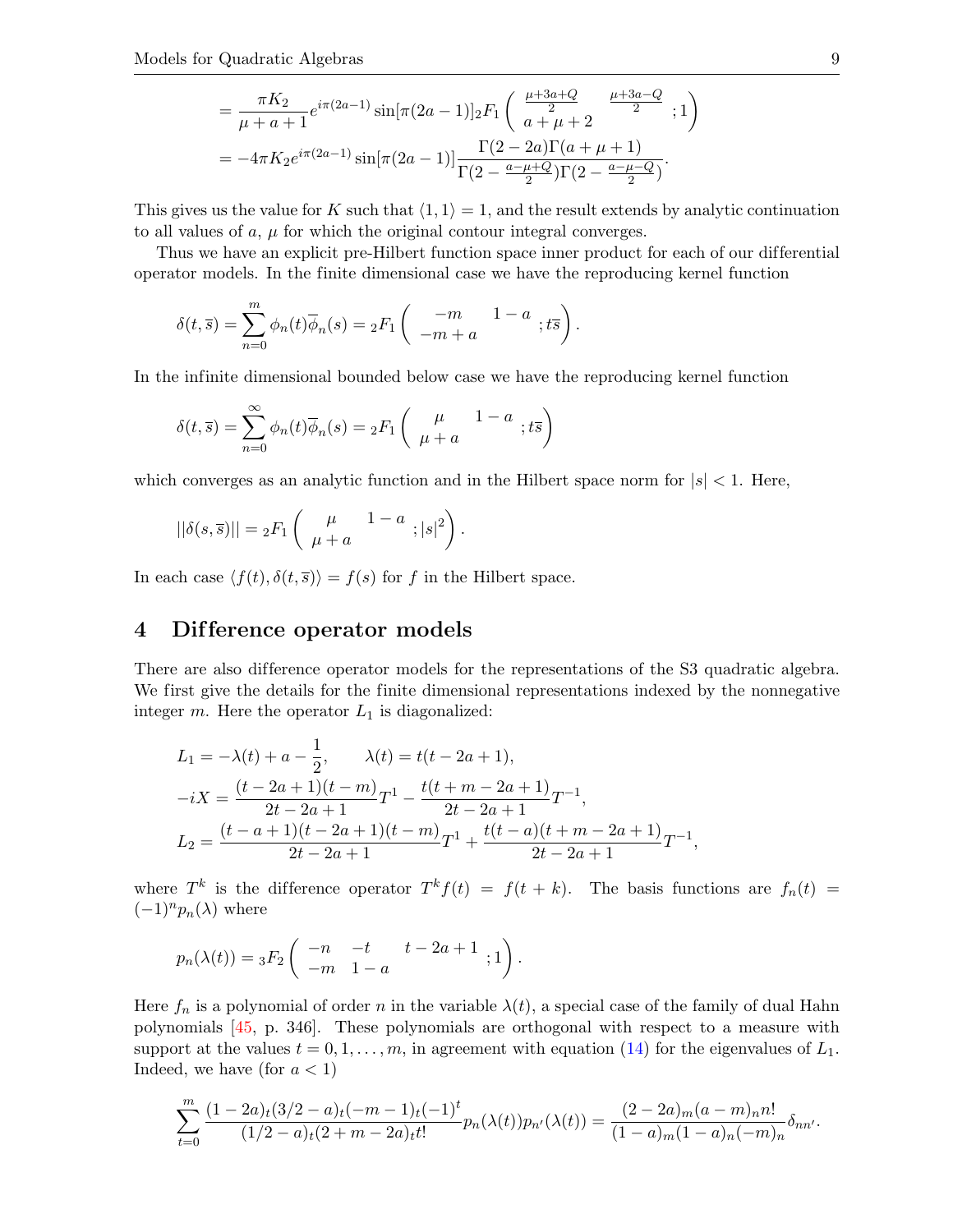For the infinite dimensional, bounded below, case we have

$$
L_1 = t^2 + a^2 - \frac{1}{4},
$$
  
\n
$$
-iX = \frac{(1/2 - a - it)(\mu + a - 1/2 - it)}{2t}T^i - \frac{(1/2 - a + it)(\mu + a - 1/2 + it)}{2t}T^{-i},
$$
  
\n
$$
L_2 = -i\frac{(1 - 2it)(1/2 - a - it)(\mu + a - 1/2 - it)}{4t}T^i
$$
  
\n
$$
-i\frac{(1 + 2it)(1/2 - a + it)(\mu + a - 1/2 + it)}{4t}T^{-i}.
$$
\n(15)

The basis functions are  $f_n(t) = (-1)^n s_n(t^2)$  where

<span id="page-9-0"></span>
$$
s_n(t^2) = {}_3F_2 \left( \begin{array}{rrr} -n & \frac{1}{2} - a + it & \frac{1}{2} - a - it \\ \mu & 1 - a & \end{array}; 1 \right).
$$

Here  $f_n$  is a polynomial of order n in the variable  $t^2$ , a special case of the family of continuous dual Hahn polynomials [\[45,](#page-20-6) p. 331]. The orthogonality and normalization are given by

$$
\frac{1}{2\pi} \int_0^{\infty} \left| \frac{\Gamma(1/2 - a + it)\Gamma(\mu + a - 1/2 + it)\Gamma(1/2 + it)}{\Gamma(2it)} \right|^2 s_n(t^2) s_{n'}(t^2) dt
$$

$$
= \frac{\Gamma(n + \mu)\Gamma(n + 1 - a)\Gamma(n + \mu + a)n!}{(\mu)_n^2 |(1 - a)_n|^2} \delta_{nn'},
$$

where  $\mu > 1/2 - a > 0$ .

In summary, we have found the following possibilities for bounded below irreducible representations such that  $L_1$ ,  $L_2$  are self-adjoint and X is skew adjoint, together with associated one variable models. (Here,  $n_0$  is a positive integer.)

| representation       | parameter range                                                   | model                                          |
|----------------------|-------------------------------------------------------------------|------------------------------------------------|
| finite dimensional   | $\mu = -m, m = 0, 1, 2, \dots$<br>either $a < 1$ or $a + \mu > 0$ | differential operators<br>difference operators |
| inf. dim. bdd. below | $\mu > 0$<br>$a < 1$ and $a + \mu > 0$                            | differential operators<br>difference operators |
| inf, dim. bdd. below | $0 > \mu = -n_0 + t, t \in (0,1)$<br>$a = n_0 + s, s \in (0, 1)$  | differential operators                         |
| inf. dim. bdd. below | $0 > \mu = -n_0 + t, t \in (0,1)$<br>$-t < a < 1-t$               | differential operators                         |

## 5 Quesne's position dependent mass (PDM) system in a two-dimensional semi-infinite layer

In [\[37\]](#page-19-23) Quesne considered a superintegrable exactly solvable position dependent mass (PDM) system in a two-dimensional semi-infinite layer. Her system is equivalent via a gauge transformation to a standard quantum mechanical problem on the real 2-sphere with potential of the form S3. Indeed, in Quesne's paper we are given the Hamiltonian

$$
-H_Q = \cosh^2 qx(\partial_x^2 + \partial_y^2) + 2q \cosh qx \sinh qx \partial_x + q^2 \cosh^2 qx - \frac{q^2k(k-1)}{\sinh^2 qx}.
$$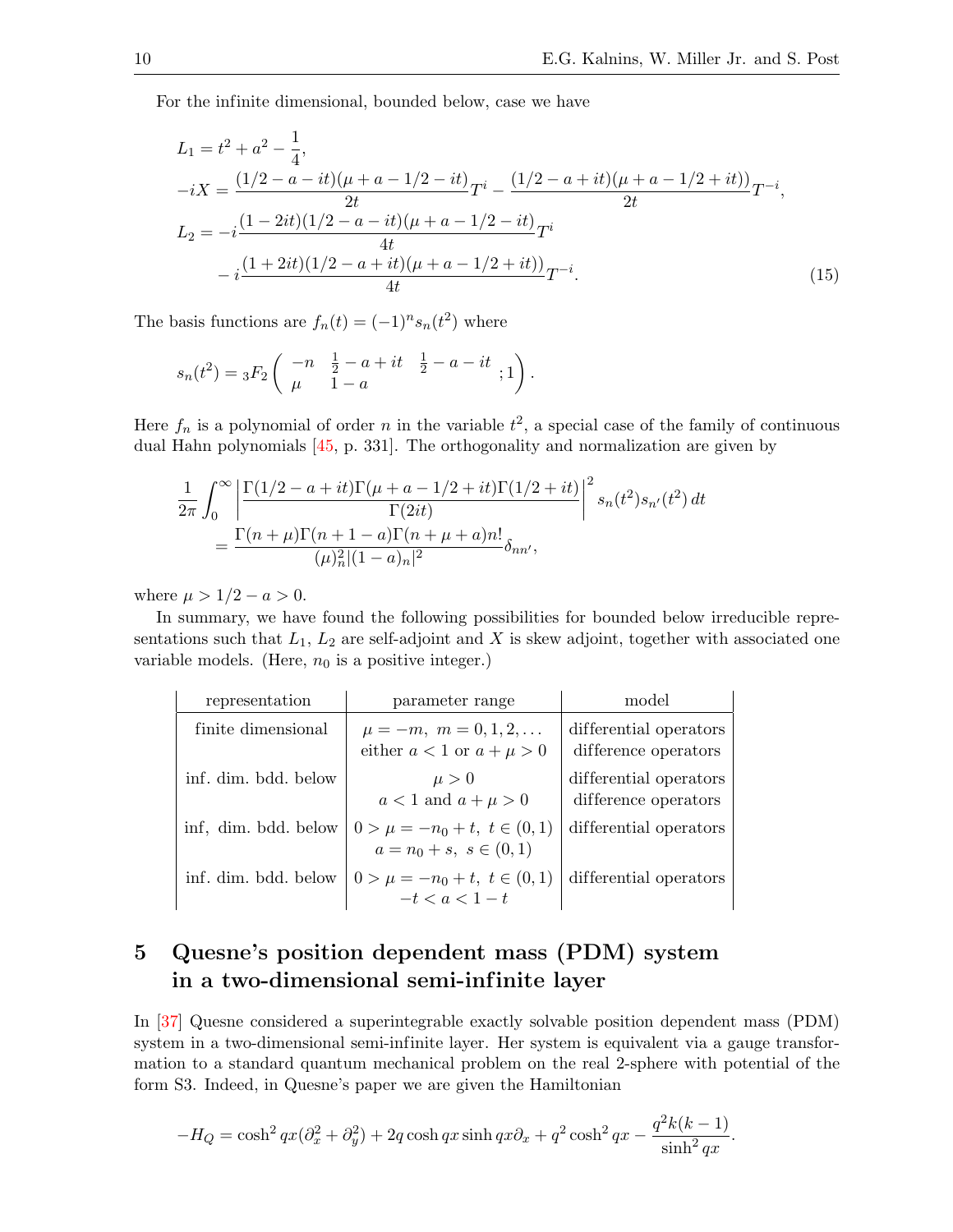We adopt coordinates on the unit sphere as

$$
s_1 = \frac{\sin qy}{\cosh qx},
$$
  $s_2 = \frac{\cos qy}{\cosh qx},$   $s_3 = \tanh qx,$ 

where  $s_1^2 + s_2^2 + s_3^2 = 1$  and the metric is  $ds^2 = q^2(dx^2 + dy^2)/\cosh^2 qx$ . The Laplacian becomes

$$
\Delta_S = \frac{\cosh^2 qx}{q^2} (\partial_x^2 + \partial_y^2).
$$

In these coordinates, the degenerate superintegrable system S3 becomes

$$
H_S = \frac{\cosh^2 qx}{q^2} (\partial_x^2 + \partial_y^2) + \frac{\frac{1}{4} - \alpha^2}{\tanh^2 qx}.
$$

By a gauge transform  $H_O = (\cosh qx)^{-1} H_S \cosh qx$ , we get

$$
H_O = \frac{1}{q^2} \left\{ \cosh^2 qx (\partial_x^2 + \partial_y^2) + 2q \cos qx \sinh qx \partial_x + q^2 \cosh^2 qx + q^2 \frac{\frac{1}{4} - \alpha^2}{\sinh^2 qx} \right\} + \frac{1}{4} - \alpha^2.
$$

Thus we have  $H_Q = -q^2H_0 + q^2(1/4 - \alpha^2) = -q^2(\cosh qx)^{-1}H_S \cosh qx + q^2(1/4 - \alpha^2)$ , with  $1/4 - \alpha^2 = -k(k-1)$  which has solutions  $k = a + 1/2$  or  $k = -a + 1/2$ . Since k is assumed positive and a is required to be less than 1, we take  $a < 0$ .

Suppose we find an eigenvector for  $H_S$  with eigenvalue  $\lambda_S$ , call it  $v_{\lambda_S}$ . Then  $\lambda_Q$  will be the eigenvalue of  $v_{\lambda_Q}$  for  $H_Q$ . We have the transformations  $v_{\lambda_Q} = v_{\lambda S}/\cosh qx$  and  $\lambda_Q = -q^2 \lambda_S +$  $q^2(1/4-\alpha^2) = -q^2\lambda_S - q^2k(k-1)$ . Checking the two eigenvalues, we have  $\lambda_S = -(\mu-1+a)^2+1/4$ and  $\lambda_Q = q^2(N+2)(N+2k+1)$ . We note that these two values coincide when  $-\mu = m = N+1$ with  $m$  an integer.

Using the above calculations and the eigenfunctions given in the paper, we can obtain eigenfunctions for the S3 case as

$$
v_{\lambda_S} = N_{n,\ell}^{(k)}(\tanh qx)^{-a+\frac{1}{2}}(\cosh qx)^{-\ell-1} P_n^{-a,\ell+1}(-\tanh^2 qx)\chi_{\ell}(y),
$$

or in coordinates on the sphere

$$
v_{\lambda_S} = N_{n,\ell}^{(k)}(s_3)^{-a+\frac{1}{2}}(s_1^2+s_2^2)^{\frac{\ell+1}{2}} P_n^{-a,\ell+1}(-s_3^2)\chi_{\ell}(y),
$$

where  $m = 2n+\ell+1$ , and  $\chi_{\ell}(y) = \sin[(\ell+1)qy]$  or  $\cos[(\ell+1)qy]$ . We can rewrite these by noting  $1/\cosh^2 qx = 1 - \tanh^2 qx$  so that we can write  $\sin qy = s_1/\sqrt{1-s_3^2}$  and  $\cos qy = s_2/\sqrt{1-s_3^2}$ , then we obtain

$$
\chi_{\ell}(y) = a_n T_{\ell+1} \left( \frac{s_2}{\sqrt{s_1^2 + s_2^2}} \right) + b_n \frac{s_1}{\sqrt{s_1^2 + s_2^2}} U_{\ell} \left( \frac{s_2}{\sqrt{s_1^2 + s_2^2}} \right),
$$

where  $T_{\ell}$  and  $U_{\ell}$  are the Chebyshev polynomials of the first and second kind, respectively.

Quesne found the S3 quadratic algebra (which closes at order 4) but did not use it for spectral analysis purposes because her problem involved a boundary condition that broke the full quadratic algebra symmetry. Instead she considered her system as a special case of S9 and used the more complicated S9 symmetry algebra that closes at order 6 to find the finite dimensional representations. (Note that although the 1-parameter S3 potential is a limit of the 3 parameter S9 potential as two of the parameters go to 0, a discontinuity occurs in the structure of the quadratic algebra. A first order symmetry appears and the number of second order symmetries jumps from 3 to 4.) Quesne's point of view has merit, but it complicates the spectral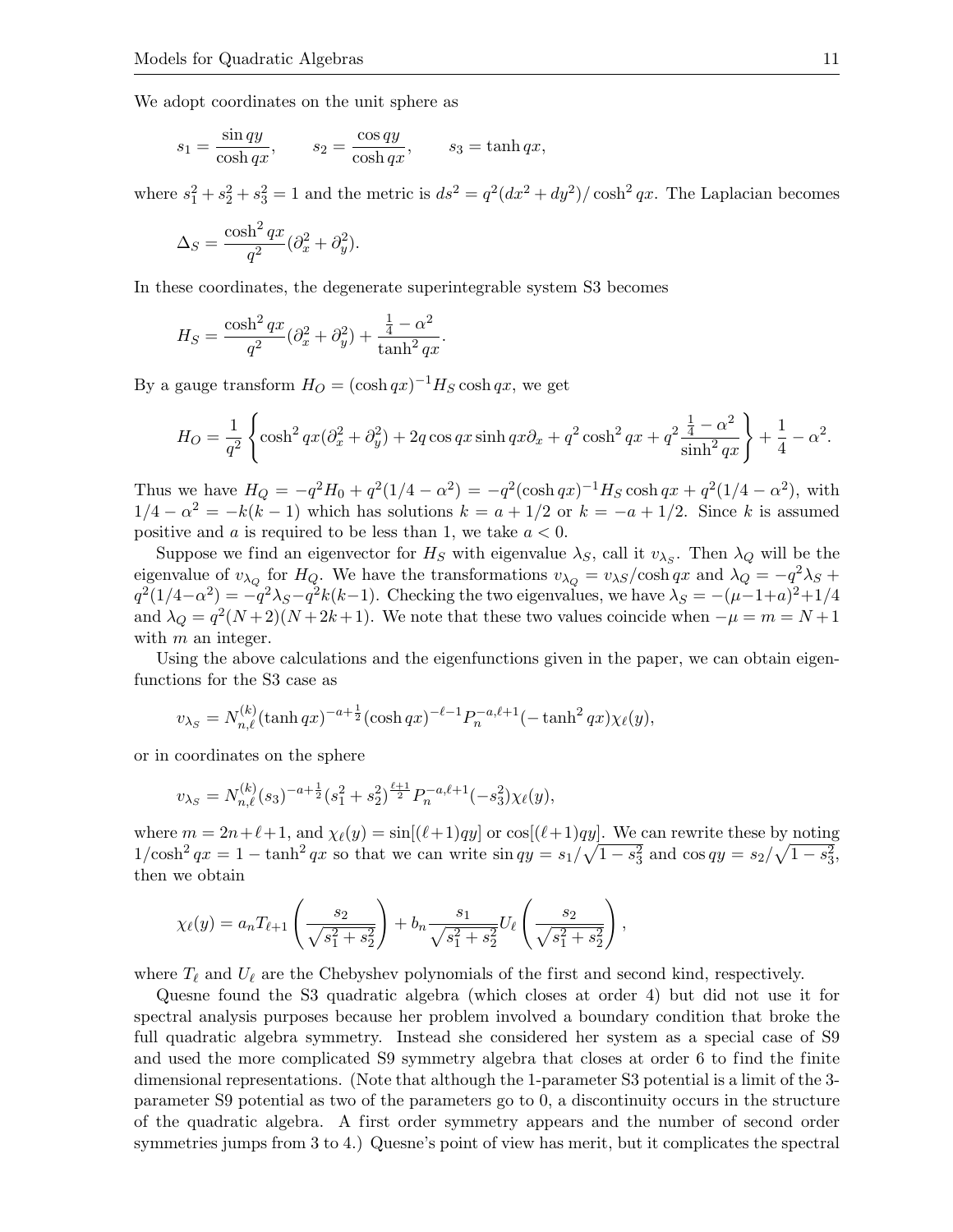analysis of the problem, since the only one-variable model is in terms of dif ference operators and Racah polynomials. From our vantage point of one one variable differential operator analysis for the model, Quesne's boundary conditions amount to decomposing an irreducible subspace corresponding to an  $m$ -dimensional representation into a direct sum of even and odd parity subspaces  $V^+$ ,  $V^-$ . (Indeed her boundary conditions require choice of  $\chi_{\ell}(y)$  in the cosine form for  $\ell$  even and in the sine form for  $\ell$  odd.) Let P be the operator  $P f(t) = t<sup>m</sup> f(1/t)$ . Since  $P^2 = I$  and  $||f_n|| = ||f_{m-n}||$ , it is clear that P is unitary. We define unit vectors  $\Phi_{\ell}^{+} = 2^{-1/2}(\phi_{\ell} + (-1)^{m} \phi_{m-\ell})$  and  $\Phi_{\ell}^{-} = 2^{-1/2}(\phi_{\ell} - (-1)^{m} \phi_{m-\ell})$  for  $\ell = 0, 1, ..., [m/2]$ . Then for  $m = 2k$  the vectors  $\Phi_{\ell}^+, \ell = 0, \ldots, k$  form an orthonormal basis for  $V_m^+$  and the vectors  $\Phi_{\ell}^-$ ,  $\ell = 0, \ldots, k - 1$  form an on basis for  $V_m^-$ . For  $m = 2k - 1$ , the vectors  $\Phi_{\ell}^+, \ell = 0, \ldots, k - 1$  form an ON basis for  $V_m^+$  and the vectors  $\overline{\Phi}_{\ell}^-$ ,  $\ell = 0, \ldots, k-1$  form an orthonormal basis for  $V_m^-$ . These basis vectors are very easily expressible in terms of the one variable differential operator model, where they are sums of two monomials. The basis used by Quesne corresponds to the  $V^$ subspaces.Thus our models can be used to carry out the spectral analysis for this PDM system, and they yield a simplification.

#### 5.1 Classical models for S3

Now we describe how the methods of classical mechanics lead directly to the quantum models. The classical system S3 on the 2-sphere is determined by the Hamiltonian

$$
\mathcal{H} = \mathcal{J}_1^2 + \mathcal{J}_2^2 + \mathcal{J}_3^2 + \frac{\alpha(s_1^2 + s_2^2 + s_3^2)}{s_3^2},
$$

where  $\mathcal{J}_1 = s_2 p_3 - s_3 p_2$  and  $\mathcal{J}_2$ ,  $\mathcal{J}_3$  are cyclic permutations of this expression. For computational convenience we have imbedded the 2-sphere in Euclidean 3-space. Thus we use the Poisson bracket

$$
\{\mathcal{F},\mathcal{G}\}=\sum_{i=1}^3(-\partial_{s_i}\mathcal{F}\partial_{p_i}\mathcal{G}+\partial_{p_i}\mathcal{F}\partial_{s_i}\mathcal{G})
$$

for our computations, but at the end we restrict to the sphere  $s_1^2 + s_2^2 + s_3^2 = 1$ . The classical basis for the constants of the motion is

$$
\mathcal{L}_1 = \mathcal{J}_1^2 + \alpha \frac{s_2^2}{s_3^2}, \qquad \mathcal{L}_2 = \mathcal{J}_1 \mathcal{J}_2 - \alpha \frac{s_1 s_2}{s_3^2}, \qquad \mathcal{X} = \mathcal{J}_3.
$$

The structure relations are

<span id="page-11-0"></span>
$$
\{\mathcal{X},\mathcal{L}_1\}=-2\mathcal{L}_2,\qquad \{\mathcal{X},\mathcal{L}_2\}=2\mathcal{L}_1-\mathcal{H}+\mathcal{X}^2+\alpha,\qquad \{\mathcal{L}_1,\mathcal{L}_2\}=-2(\mathcal{L}_1+\alpha)\mathcal{X},\quad (16)
$$

and the Casimir relation is

<span id="page-11-1"></span>
$$
\mathcal{L}_1^2 + \mathcal{L}_2^2 - \mathcal{L}_1 \mathcal{H} + \mathcal{L}_1 \mathcal{X}^2 + \alpha \mathcal{X}^2 + \alpha \mathcal{L}_1 = 0. \tag{17}
$$

From the results of [\[46\]](#page-20-7) we know that additive separation of variables in the Hamilton–Jacobi equation  $\mathcal{H} = E$  is possible in subgroup type coordinates in which  $\mathcal{X}, \mathcal{L}_1$  or  $\mathcal{S} = 2(\mathcal{L}_1 - i\mathcal{L}_2)$  $\mathcal{H} + \mathcal{X}^2$ , respectively, are constants of separation. This corresponds to two choices of spherical coordinates and one of horospherical coordinates, respectively. We seek two variable models for the Poisson bracket relations  $(16)$ ,  $(17)$ . There is also separation in ellipsoidal coordinates (i.e., non-subgroup type coordinates) but we will not make use of this here.

The justification for these models comes from Hamilton–Jacobi theory. The phase space for our problem is 4-dimensional. Thus it is possible to find canonical variables  $H, I, Q, P$  such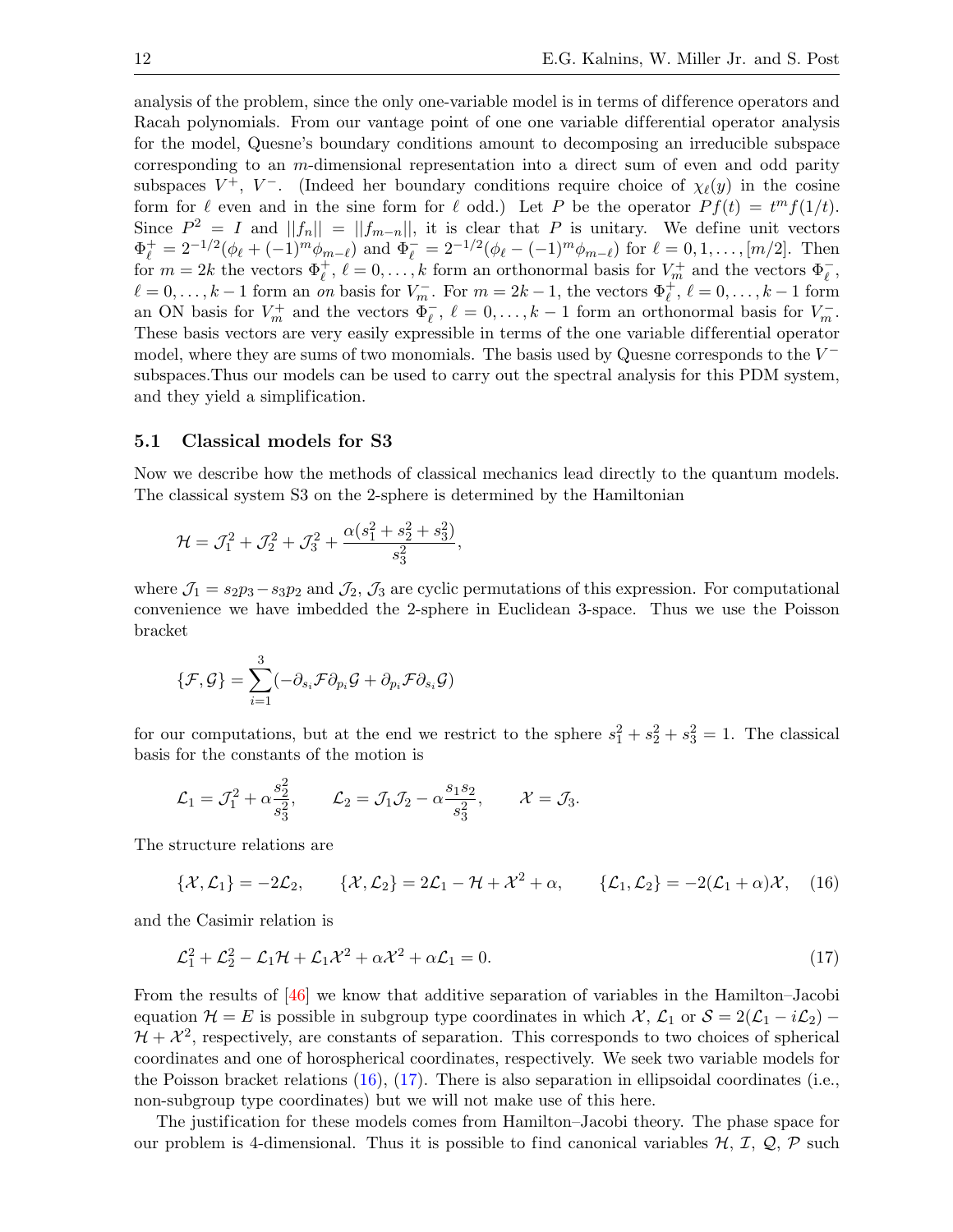that  $\{\mathcal{I},\mathcal{H}\}=\{\mathcal{P},\mathcal{Q}\}=1$  and all other Poisson brackets vanish. In terms of  $\mathcal{H}$  and the other canonical variables the Poisson bracket can be expressed as

<span id="page-12-0"></span>
$$
\{\mathcal{F}, \mathcal{G}\} = -\partial_{\mathcal{H}} \mathcal{F} \partial_{\mathcal{I}} \mathcal{G} + \partial_{\mathcal{I}} \mathcal{F} \partial_{\mathcal{H}} \mathcal{G} - \partial_{\mathcal{Q}} \mathcal{F} \partial_{\mathcal{P}} \mathcal{G} + \partial_{\mathcal{P}} \mathcal{F} \partial_{\mathcal{Q}} \mathcal{G}.
$$
\n(18)

(As follows from standard theory [\[47\]](#page-20-8) one can construct a set of such canonical variables from a complete integral of the Hamilton–Jacobi equation. Our 2D second order superintegrable systems are always multiseparable, and each separable solution of the Hamilton–Jacobi equation provides a complete integral. Thus we can find these canonical variables in several distinct ways.) Now we restrict our attention to the algebra of constants of the motion. This algebra is generated by  $H$ ,  $\mathcal{L}_1$ ,  $\mathcal{L}_1$ ,  $\mathcal{X}$ , subject to the relation [\(17\)](#page-11-1). Thus, considered as functions of the canonical variables, the constants of the motion are independent of  $H$ . If we further restrict the system to the constant energy space  $\mathcal{H} = E$  then we can consider  $\mathcal{H}$  as non varying and every constant of the motion F can be expressed in the form  $\mathcal{F}(E, \mathcal{Q}, \mathcal{P})$ . This means that the Poisson bracket of two constants of the motion,  $\mathcal{F}, \mathcal{G}$  can be computed as

$$
\{\mathcal{F},\mathcal{G}\}=-\partial_{\mathcal{Q}}\mathcal{F}\partial_{\mathcal{P}}\mathcal{G}+\partial_{\mathcal{P}}\mathcal{F}\partial_{\mathcal{Q}}\mathcal{G}.
$$

Thus all functions depend on only two canonically conjugate variables  $\mathcal{Q}, \mathcal{P}$  and the parameter E. This shows the existence and the form of two variable models of conjugate variables. However the proof is not constructive and, furthermore, it is not unique. Two obtain constructive results we will use the strategy of setting  $Q$  equal to one of the constants of the motion that corresponds to separation of variables in some coordinate system, and then use [\(18\)](#page-12-0) for the Poisson bracket and require that relations [\(16\)](#page-11-0), [\(17\)](#page-11-1) hold. In order to make clear that we are computing on the constant energy hypersurface expressed in canonical variables we will use a different notation. We will set  $\mathcal{Q}_E = c$ ,  $\mathcal{P}_E = \beta$  so,  $\mathcal{F}(\mathcal{H}, \mathcal{Q}, \mathcal{P}) = f(c, \beta), \mathcal{G}(\mathcal{H}, \mathcal{Q}, \mathcal{P}) = g(c, \beta),$  and

$$
\{\mathcal{F},\mathcal{G}\}_E = \{f,g\} = -\partial_c f \partial_\beta g + \partial_\beta f \partial_c g.
$$

For our first model we require  $X \equiv \mathcal{X}_E = c$ . Substituting this requirement and  $\mathcal{H} = E$  into the structure equations we obtain the result

<span id="page-12-1"></span>
$$
I: L_1 = \frac{1}{2}(E - c^2 - \alpha) + \frac{1}{2}\sqrt{c^4 - 2c^2(E + \alpha) + (E - \alpha)^2}\sin 2\beta,
$$
  
\n
$$
X = c, L_2 = \frac{1}{2}\sqrt{c^4 - 2c^2(E + \alpha) + (E - \alpha)^2}\cos 2\beta.
$$
 (19)

In this model, and in all other classical models,  $\beta$  is not uniquely determined: we can replace it by  $\beta' = \beta + k(c)$  for any function  $k(c)$  and the variables c and  $\beta'$  remain canonically conjugate.

For a second model we require  $L_1 \equiv (\mathcal{L}_1)_E = c$  and proceed in a similar fashion. The result is

<span id="page-12-2"></span>
$$
II: L_1 = c, L_2 = \sqrt{c(E - c - \alpha)} \sin(2\sqrt{c + \alpha}\beta),
$$
  
\n
$$
X = \sqrt{\frac{c(E - c - \alpha)}{c + \alpha}} \cos(2\sqrt{c + \alpha}\beta).
$$
\n(20)

For the third and last model we need to diagonalize the symmetry  $S = 2(\mathcal{L}_1 - i\mathcal{L}_2) - \mathcal{H} + \mathcal{X}^2$ corresponding to separation in horospherical coordinates. For this it is convenient to rewrite the structure equations [\(16\)](#page-11-0), [\(17\)](#page-11-1) in terms of the new basis  $S, \mathcal{L}_1 + i\mathcal{L}_2, \mathcal{X}$ :

$$
\{\mathcal{S}, \mathcal{X},\} = 2i(\mathcal{S} + \alpha), \qquad \{\mathcal{S}, \mathcal{L}_1 + i\mathcal{L}_2\} = -2i\mathcal{X}(\mathcal{S} - 2\mathcal{X}^2 + 2\mathcal{H} + 3\alpha),
$$
  

$$
\{\mathcal{L}_1 + i\mathcal{L}_2, \mathcal{X}\} = -i(\mathcal{X}^2 + 2(\mathcal{L}_1 + i\mathcal{L}_2) - \mathcal{H} + \alpha).
$$

The Casimir relation is

$$
-2\mathcal{S}(\mathcal{L}_1+i\mathcal{L}_2)-\mathcal{S}\mathcal{X}^2+\mathcal{X}^4+\mathcal{H}\mathcal{S}-2\mathcal{X}^2\mathcal{H}+\mathcal{H}^2-\alpha\left(2(\mathcal{L}_1+i\mathcal{L}_2)+\mathcal{S}+3\mathcal{X}^2+\mathcal{H}\right)=0.
$$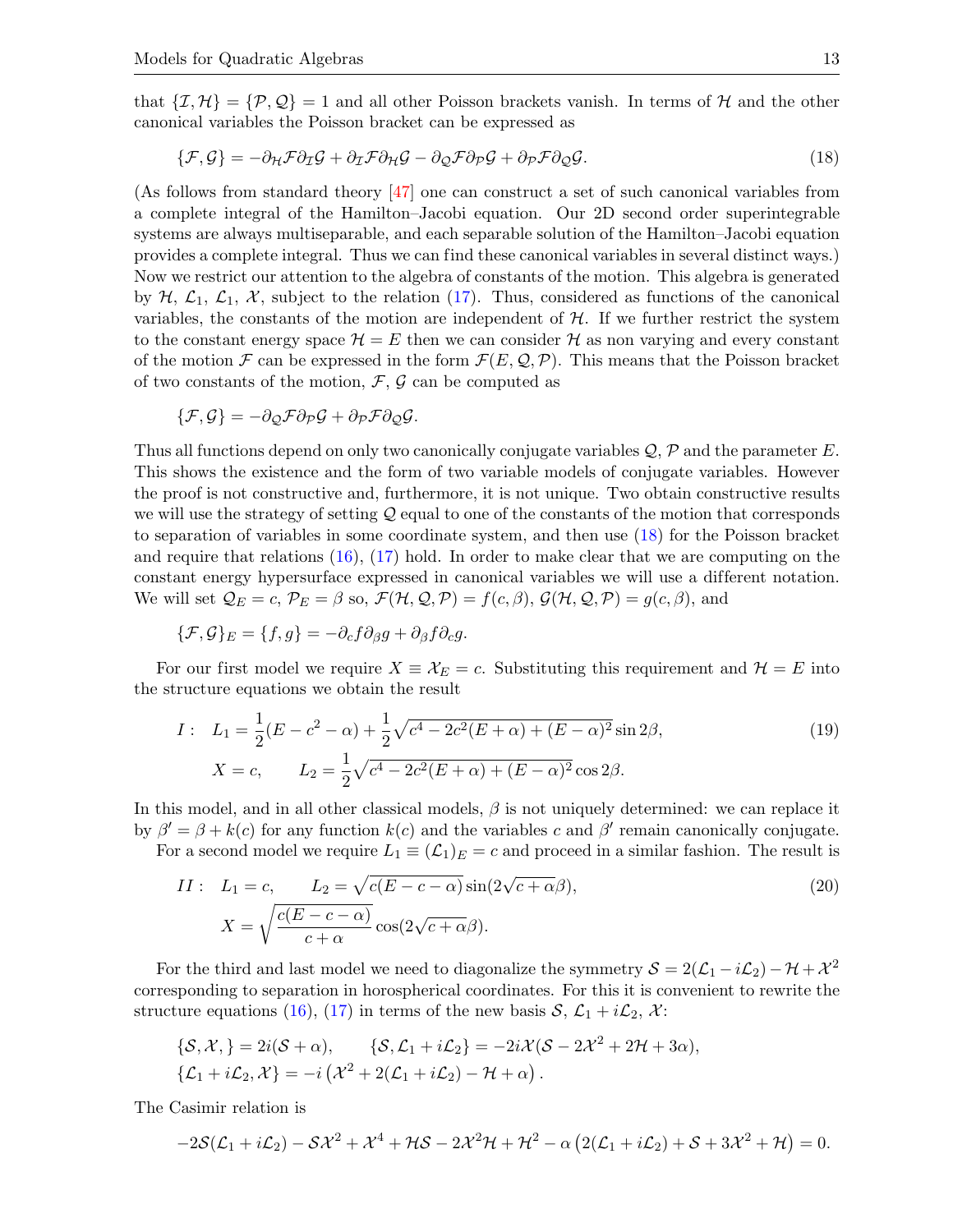For model III we set  $S = c$  and obtain

III: 
$$
S = c
$$
,  $X = -2i(c + \alpha)\beta$ ,  
\n $L_1 + iL_2 = 8(c + \alpha)^3 \beta^4 + 2(c + \alpha)(3\alpha + c + 2E)\beta^2 - \frac{(c + E)(\alpha - E)}{2(c + \alpha)}$ .

## 5.2 Classical model  $\rightarrow$  quantum model

What have we achieved with these classical models? For one thing they show us how to parameterize the constants of the motion and exhibit their functional dependence. More important for our purposes, they give us a rational means to derive the possible one-variable quantum models. This may seem surprising. How can classical mechanics determine quantum mechanics uniquely? How can structures such as the Wilson family of orthogonal polynomials, containing the Hahn polynomials, be derived directly from classical mechanics? The point is that the structures we are studying are second order superintegrable systems in 2D. In papers [\[30,](#page-19-16) [44,](#page-20-5) [27\]](#page-19-13) it has been shown that there is a 1-1 relationship between the quantum and classical versions for such systems, for all 2D Riemannian spaces. (Similarly there is a 1-1 relationship in 3D for nondegenerate potentials on conformally flat spaces.) The structures are not identical, since as we can see from the examples in this paper, the structure relations in the classical and quantum cases are not identical; there are quantum modifications of the classical equations. Although we know of no direct prescription for their determination, nonetheless the quantum structure equations are uniquely determined by the classical structure equations. Given a second system of second order constants of the motion we write down the corresponding quantum system via the usual correspondence, where products of classical functions are replaced by symmetrized quantum operators, and generate the quadratic algebra by taking repeated commutators. Even order classical symmetries correspond to formally self-adjoint quantum symmetries, and odd order classical symmetries correspond to formally skew-adjoint quantum symmetries. (This relationship no longer holds for third order superintegrable systems [\[21,](#page-19-7) [40\]](#page-20-1).) We will demonstrate here how to get quantum models from the classical ones that we have derived.

The basic prescription for the transition from the classical case to the operator case is to replace a pair of canonically conjugate variables  $c, \beta$  by  $c \to t, \beta \to \partial_t$ . (There is no obstruction to quantization for second order superintegrable systems.) Once an appropriate choice of  $\beta$  is made in a classical model, we can use this prescription to go to a differential operator model of the quantum structure equations. In particular model III above suggests a operator model such that S is multiplication by c, X is a first order differential operator in c and  $L_1 + iL_2$  is a fourth order differential operator. The result, whose existence is implied by the 1-1 classical/quantum relationship for second order superintegrable systems, is

<span id="page-13-0"></span>III: 
$$
S = t
$$
,  $X = -2i(t + \alpha)\partial_t + 2i$ , (21)  
\n
$$
L_1 + iL_2 = 8(t + \alpha)^3 \partial_t^4 + 2(t + \alpha)(3\alpha + t + 2E + 9)\partial_t^2 - 2(t + 5\alpha + 4E + 18)\partial_t
$$
\n
$$
+ \left(2 + \frac{E}{2} - \frac{\alpha}{2}\right) + \frac{E^2 + 2E(9 - \alpha) + (\alpha + 12)(\alpha + 6)}{2(t + \alpha)}.
$$

The leading order differential operators terms agree with the classical case but there are lower order correction terms needed to correct for the noncommutivity of t and  $\partial_t$ . We can realize various irreducible representations of the quadratic algebra by choosing subspaces of functions of t on which the operators act. This model agrees with  $(10)$ ,  $(11)$ ,  $(12)$  in the case where  $C(n-1,n) = 1$  and  $C(n+1,n)$  is fourth order. However, there we had a space spanned by a countable number of eigenvectors of the skew-adjoint symmetry X whereas here we want the spectral decomposition of the self-adjoint symmetry  $S$  to govern the model. This forces  $L_2$  to be skew-adjoint and  $X$  to be self-adjoint. Thus, though the differential operators are formally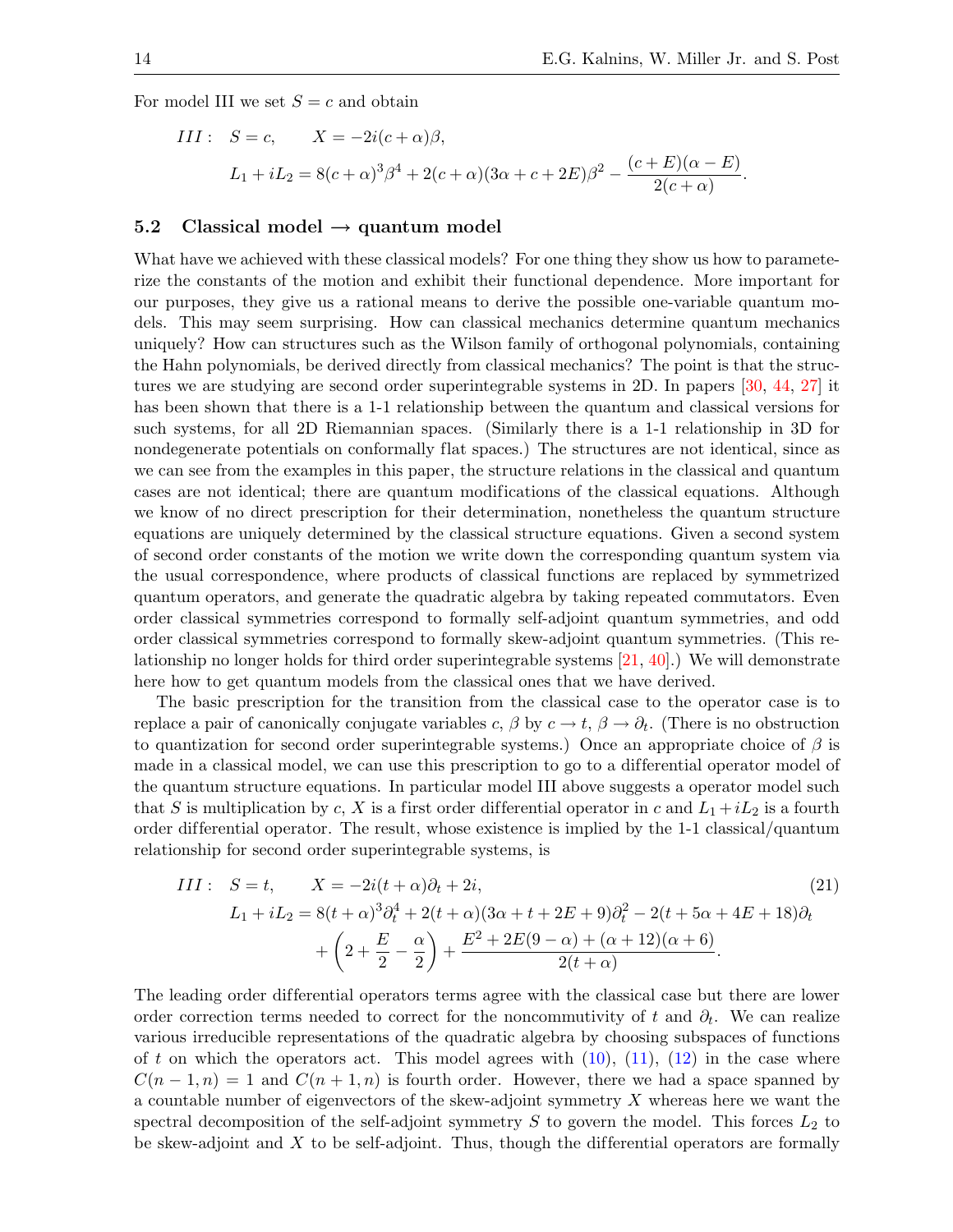the same, the Hilbert spaces and the spectral analysis are dif ferent. All the representations are infinite-dimensional. One class can be realized by closing the dense subspace of  $C^{\infty}$  functions with compact support on  $0 < t < \infty$  where the measure is  $dt/t$ . The the spectrum of S is continuous and runs over the positive real axis. Here  $X$  also has continuous real spectra covering the full real axis. In particular the generalized eigenfunction of X with real eigenvalue  $\lambda$ is proportional to  $t^{-i\lambda}$ , and  $\mu$  is pure imaginary. Thus the spectral analysis of X is given by the Mellin transform. There is a similar irreducible representation defined on  $-\infty < t < 0$ . By a canonical transformation we can also get models of these representations in which both  $C(n-1, n) = 1$  and  $C(n+1, n)$  are second order. (We shall illustrate this explicitly for model I.) Then the spectral decomposition of  $S$  is given by the Hankel transform. Since these particular eigenspaces of  $H$  admit no discrete spectrum for any of the symmetries of interest, we shall not analyze them further.

Now we consider model I, [\(19\)](#page-12-1). Due to the presence of trigonometric terms in  $\beta$  we cannot realize this as a finite order differential operator model. However, we can perform a hodograph transformation, i.e. use the prescription  $\beta \to t$ ,  $c \to -\partial_t$  to realize the model. This would seem to make no sense due to the appearance of functions of  $c$  under the square root sign. However, before using the prescription we can make use of the freedom to make a replacement  $\beta' = \beta + g(c)$ which preserves canonical variables. We choose

$$
e^{-2i\beta} \to e^{-2i\beta} / \sqrt{c^4 - 2c^2(E + \alpha) + (E - \alpha)^2}
$$

but leave c unchanged. Then we find

$$
L_1 = \frac{1}{2}(E - c^2 - \alpha) - \frac{i}{4} \left[ \left( c^4 - 2c^2(E + \alpha) + (E - \alpha)^2 \right) e^{2i\beta} - 1 \right],
$$
  
\n
$$
L_2 = -\frac{i}{4} \left[ \left( c^4 - 2c^2(E + \alpha) + (E - \alpha)^2 \right) e^{2i\beta} + 1 \right],
$$
\n(22)

with X as before. Now we apply the quantization prescription  $\beta \to t$ ,  $c \to -\partial_t$  and obtain a model in which both  $L_1$  and  $L_2$  are fourth order and X is a first order differential operator. This is, in fact, identical to within a coordinate change to model [\(21\)](#page-13-0). One might also try to obtain a difference operator model from [\(22\)](#page-14-0) with the replacement  $c \to t$ ,  $\beta \to \partial_t$ , so that  $e^{2i\beta}$  would become a difference operator. However, this difference operator quantum model is equivalent to what would get from the  $\beta \to t$ ,  $c \to -\partial_t$  model by taking a Fourier transform. Thus we don't regard it as new.

There is an alternate way to obtain a quantum realization from model I. We use the fact that

$$
c4 - 2c2(E + \alpha) + (E - \alpha)2 = (c2 - (E + \alpha))2 - 4\alpha
$$

and set

$$
\phi = \arctan\left(\frac{\sqrt{-4\alpha}}{c^2 - (E + \alpha)^2}\right).
$$

Now we let  $2\beta \rightarrow 2\beta + \phi$  to obtain

$$
L_1 = \frac{1}{2}(E - c^2 - \alpha) + \frac{1}{2}((c^2 - (E + \alpha)^2)\sin 2\beta + 2i\sqrt{\alpha}\cos 2\beta)
$$
  
\n
$$
L_2 = \frac{1}{2}((c^2 - (E + \alpha)^2)\cos 2\beta - 2i\sqrt{\alpha}\sin 2\beta), \qquad X = c.
$$

Now the prescription  $\beta \to t$ ,  $c \to -\partial_t$  leads to a quantum realization of  $L_1$ ,  $L_2$  by second order dif ferential operators. Indeed

<span id="page-14-0"></span>,

$$
L_1 = \frac{1}{2}(\cos(2t) - 1)\partial_t^2 - 8i\xi\sin(2t)\partial_t + \left(-\frac{E}{2} + 64\xi^2 + 8i\xi - \frac{1}{4} - \frac{\alpha}{2}\right)\cos(2t) + \frac{E - \alpha}{2},
$$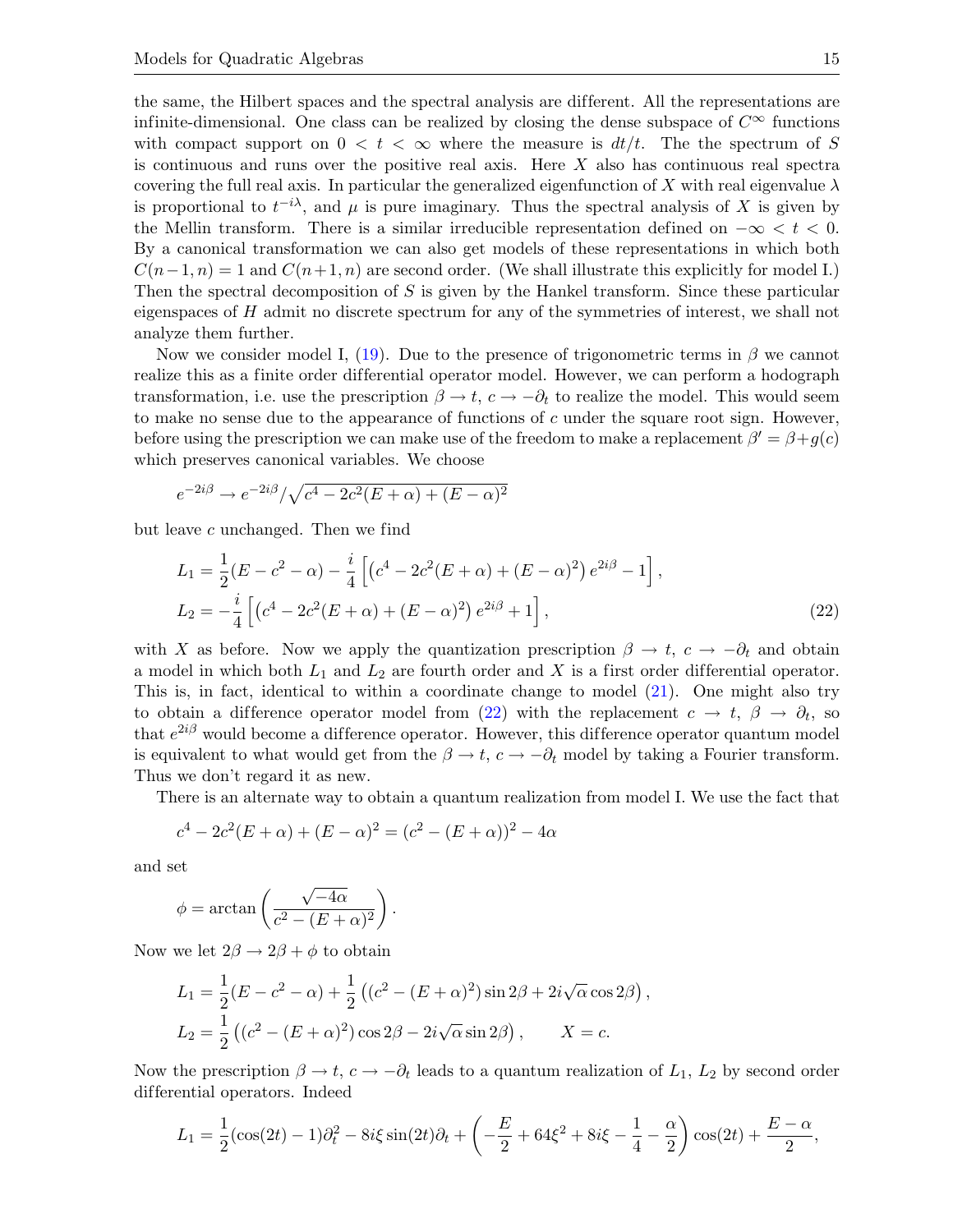$$
L_2 = \frac{1}{2}\sin(2t)\partial_t^2 + 8i\xi\cos(2t)\partial_t + \left(-\frac{E}{2} + 64\xi^2 + 8i\xi - \frac{1}{4} - \frac{\alpha}{2}\right)\cos(2t) + \frac{E - \alpha}{2},
$$
  

$$
X = \partial_t.
$$

Here  $\xi$  is arbitrary and can be removed via a gauge transformation. The change of variable  $\tau = e^{2it}$  reduces this model to the form [\(13\)](#page-6-1). This shows that the flexibility we had in constructing dif ferential operator models from the abstract representation theory by renormalizing our basis vectors  $f_n$  is replaced in the classical model case by appropriate canonical transformations  $c \to c, \beta \to \beta + g(c)$ . In either case there is essentially only one differential operator model that can be transformed in various ways.

It is clear that model II cannot produce finite order differential operator realizations of the quantum quadratic algebra, due to the intertwining of square root dependence for  $c$  and exponential dependence for  $\beta$ . However, it will produce a difference operator realization via Taylor's theorem:  $e^{a\partial_t} f(t) = f(t+a)$ . To show this explicitly we make a coordinate change such tay for s theorem.  $e^{-t} f(t) = f(t + a)$ . To show this explicitly we make a coordinate change such that  $2\sqrt{c + \alpha} \partial_c = \partial_c$  in [\(20\)](#page-12-2), which suggests realizations of the quantum operators in the form

<span id="page-15-1"></span>
$$
L_1 f(t) = (t^2 - \alpha) f(t), \qquad X f(t) = h(t) f(t + i) + m(t) f(t - i),
$$
  
\n
$$
L_2 f(t) = -\frac{i}{2} (i + 2t) h(t) f(t + i) + \frac{i}{2} (-i + 2t) m(t) f(t - i).
$$
\n(23)

A straightforward computation shows that the quantum algebra structure equations are satisfied if and only if

<span id="page-15-0"></span>
$$
h(t)m(t+i) = \frac{1}{4} \frac{(\alpha - t^2 - it)(t^2 + it - E)}{t(t+i)}.
$$
\n(24)

Since  $\alpha = -a^2 + \frac{1}{4}$  $\frac{1}{4}$  and  $E = -(\mu - 1 + a)^2 + \frac{1}{4}$  $\frac{1}{4}$  for bounded below representations, we can factor [\(24\)](#page-15-0) simply to obtain

<span id="page-15-2"></span>
$$
h(t)m(t+i) = -\frac{1}{4t(t+i)} \left( t + \frac{i}{2} + ia \right) \left( t + \frac{i}{2} - ia \right)
$$
  
 
$$
\times \left( t + \frac{i}{2} + i\mu + ia \right) \left( t + \frac{3i}{2} - i\mu - ia \right).
$$
 (25)

Note that only the product [\(24\)](#page-15-0) is determined, not the individual factors. Thus we can choose  $h(t)$ , say, as an arbitrary nonzero function and then determine  $m(t)$  from [\(24\)](#page-15-0). All these modifications of the factors are accomplished by gauge transformations on the representation space:  $f(t) = \rho(t) f(t)$  where  $\rho(t)$  is the gauge function. If we choose the factors in the form

$$
h(t) = i\frac{\left(\frac{1}{2} - a - it\right)(\mu + a - \frac{1}{2} - it)}{2t}, \qquad m(t) = -i\frac{\left(\frac{1}{2} - a + it\right)(\mu + a - \frac{1}{2} + it)}{2t},
$$

then we we get exactly the model [\(15\)](#page-9-0). The finite dimensional model is related by the simple change of variables  $t \to i(t-a+1/2)$ ,  $\mu = -m$ . In any case, there is only a single solution of these equations, up to a gauge transformation.

#### 5.3 The classical model for S9

This is the system on the complex sphere, with nondegenerate potential

$$
V = \frac{a_1}{s_1^2} + \frac{a_2}{s_2^2} + \frac{a_3}{s_3^2},
$$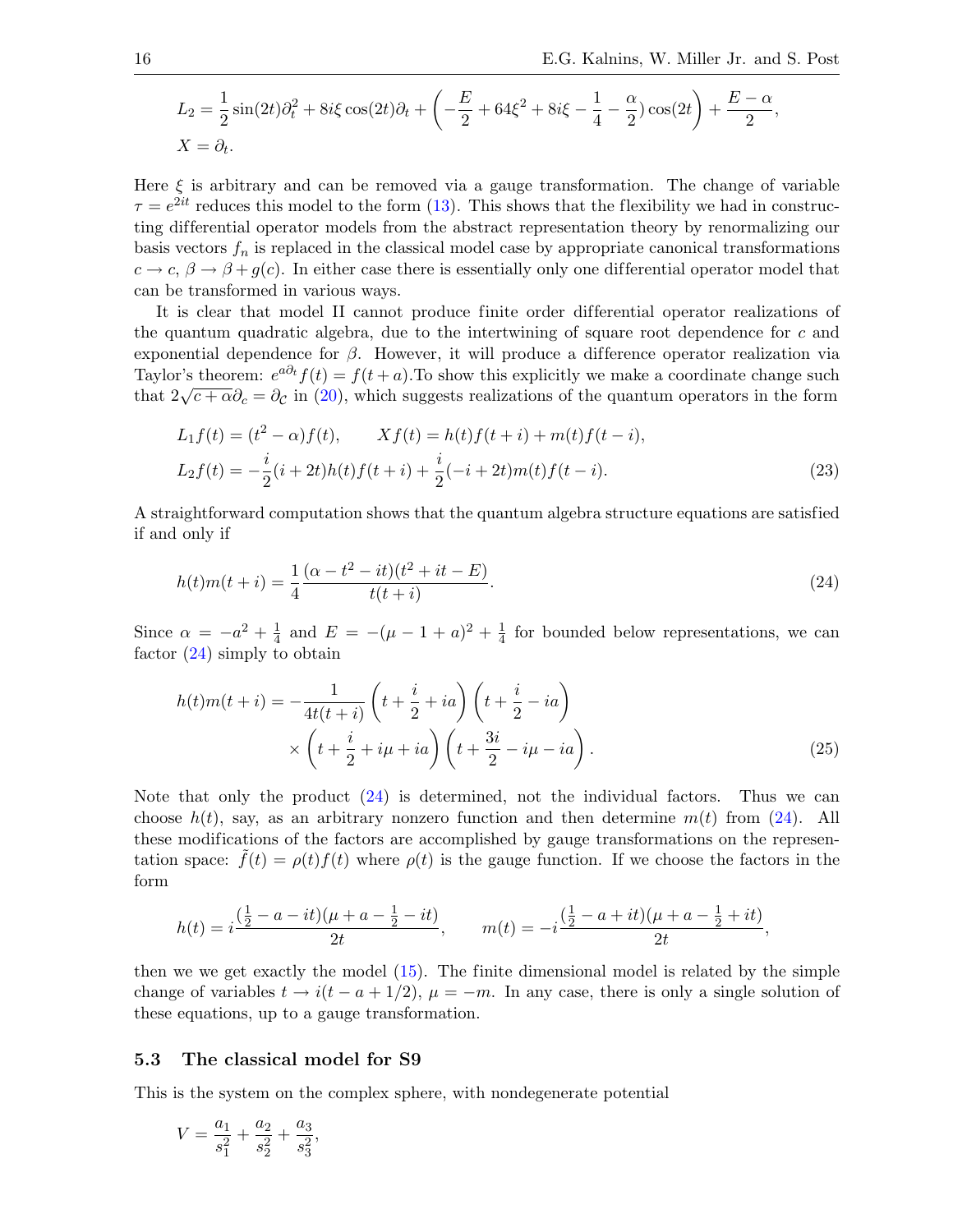where  $s_1^2 + s_2^2 + s_3^2 = 1$ . The classical S9 system has a basis of symmetries

<span id="page-16-0"></span>
$$
\mathcal{L}_1 = \mathcal{J}_1^2 + a_2 \frac{s_3^2}{s_2^2} + a_3 \frac{s_2^2}{s_3^2}, \qquad \mathcal{L}_2 = \mathcal{J}_2^2 + a_3 \frac{s_1^2}{s_3^2} + a_1 \frac{s_3^2}{s_1^2}, \qquad \mathcal{L}_3 = \mathcal{J}_3^2 + a_1 \frac{s_2^2}{s_1^2} + a_2 \frac{s_1^2}{s_2^2}, \tag{26}
$$

where  $\mathcal{H} = \mathcal{L}_1 + \mathcal{L}_2 + \mathcal{L}_3 + a_1 + a_2 + a_3$  and the  $\mathcal{J}_i$  are defined by  $\mathcal{J}_3 = s_1 p_{s_2} - s_2 p_{s_1}$  and cyclic permutation of indices. The classical structure relations are

$$
\{\mathcal{L}_1, \mathcal{R}\} = 8\mathcal{L}_1(\mathcal{H} + a_1 + a_2 + a_3) - 8\mathcal{L}_1^2 - 16\mathcal{L}_1\mathcal{L}_2 - 16a_2\mathcal{L}_2 \n+ 16a_3(\mathcal{H} + a_1 + a_2 + a_3 - \mathcal{L}_1 - \mathcal{L}_2),\n\{\mathcal{L}_2, \mathcal{R}\} = -8\mathcal{L}_2(\mathcal{H} + a_1 + a_2 + a_3) + 8\mathcal{L}_2^2 + 16\mathcal{L}_1\mathcal{L}_2 + 16a_1\mathcal{L}_1\n- 16a_3(\mathcal{H} + a_1 + a_2 + a_3 - \mathcal{L}_1 - \mathcal{L}_2),
$$

with  $\{\mathcal{L}_1,\mathcal{L}_2\} = \mathcal{R}$  and

$$
\mathcal{R}^{2} - 16\mathcal{L}_{1}\mathcal{L}_{2}(\mathcal{H} + a_{1} + a_{2} + a_{3}) + 16\mathcal{L}_{1}^{2}\mathcal{L}_{2} + 16\mathcal{L}_{1}\mathcal{L}_{2}^{2} + 16a_{1}\mathcal{L}_{1}^{2}
$$
  
+  $16a_{2}\mathcal{L}_{2}^{2} + 16a_{3}(\mathcal{H} + a_{1} + a_{2} + a_{3})^{2} - 32a_{3}(\mathcal{H} + a_{1} + a_{2} + a_{3})(\mathcal{L}_{1} + \mathcal{L}_{2})$   
+  $16a_{3}\mathcal{L}_{1}^{2} + 32a_{3}\mathcal{L}_{1}\mathcal{L}_{2} + 16a_{3}\mathcal{L}_{2}^{2} - 64a_{1}a_{2}a_{3} = 0.$ 

Taking  $\mathcal{L}_1 = c$ ,  $\mathcal{H} = E$  with c,  $\beta$  as conjugate variables, we find the model

<span id="page-16-1"></span>
$$
\mathcal{L}_2 = \frac{1}{2}(a_1 + 2a_2 + E - c) - \frac{(a_2 - a_3)(a_1 + 2a_2 + 2a_3 + E)}{2(c + a_2 + a_3)} \n+ \frac{\sqrt{(4a_1a_2 + 4a_1a_3 + 2c(E + a_1 + a_2 + a_3) + 4ca_1 - (E + a_1 + a_2 + a_3)^2 - c^2)(4a_2a_3 - c^2)}}{2(a_2 + a_3 + c)} \n\times \cos(4\beta\sqrt{a_2 + a_3 + c}).
$$
\n(27)

This suggests a difference operator realization of the quantum model.

In the quantum case the symmetry operators  $L_1$ ,  $L_2$ ,  $L_3$  are obtained from the corresponding classical constants of the motion [\(26\)](#page-16-0) through the replacements  $\mathcal{J}_k \to \mathcal{J}_k$  where the angular momentum operators  $J_k$  are defined by  $J_3 = x_1 \partial_{x_2} - x_2 \partial_{x_1}$  and cyclic permutation of indices. Here  $H = L_1 + L_2 + L_3 + a_1 + a_2 + a_3$ . The quantum structure relations can be put in the symmetric form

$$
[L_i, R] = 4\{L_i, L_k\} - 4\{L_i, L_j\} - (8 + 16a_j)L_j + (8 + 16a_k)L_k + 8(a_j - a_k),
$$
  
\n
$$
R^2 = \frac{8}{6}\{L_1, L_2, L_3\} + -(16a_1 + 12)L_1^2 - (16a_2 + 12)L_2^2 - (16a_3 + 12)L_3^2
$$
  
\n
$$
+ \frac{52}{3}(\{L_1, L_2\} + \{L_2, L_3\} + \{L_3, L_1\}) + \frac{1}{3}(16 + 176a_1)L_1
$$
  
\n
$$
+ \frac{1}{3}(16 + 176a_2)L_2 + \frac{1}{3}(16 + 176a_3)L_3 + \frac{32}{3}(a_1 + a_2 + a_3)
$$
  
\n
$$
+ 48(a_1a_2 + a_2a_3 + a_3a_1) + 64a_1a_2a_3.
$$

Here i, j, k are chosen such that  $\epsilon_{ijk} = 1$  where  $\epsilon$  is the pure skew-symmetric tensor,  $R = [L_1, L_2]$ and  $\{L_1, L_j\} = L_i L_j + L_j L_i$  with an analogous definition of  $\{L_1, L_2, L_3\}$  as a sum of 6 terms. In practice we will substitute  $L_3 = H - L_1 - L_2 - a_1 - a_2 - a_3$  into these equations.

Proceeding exactly as in the S3 case  $(23)$ ,  $(24)$ ,  $(25)$ , we find that the difference operator analogy of [\(27\)](#page-16-1) for the quantum quadratic algebra is

$$
L_1 = 4t^2 - \frac{1}{2} + \beta^2 + \gamma^2,
$$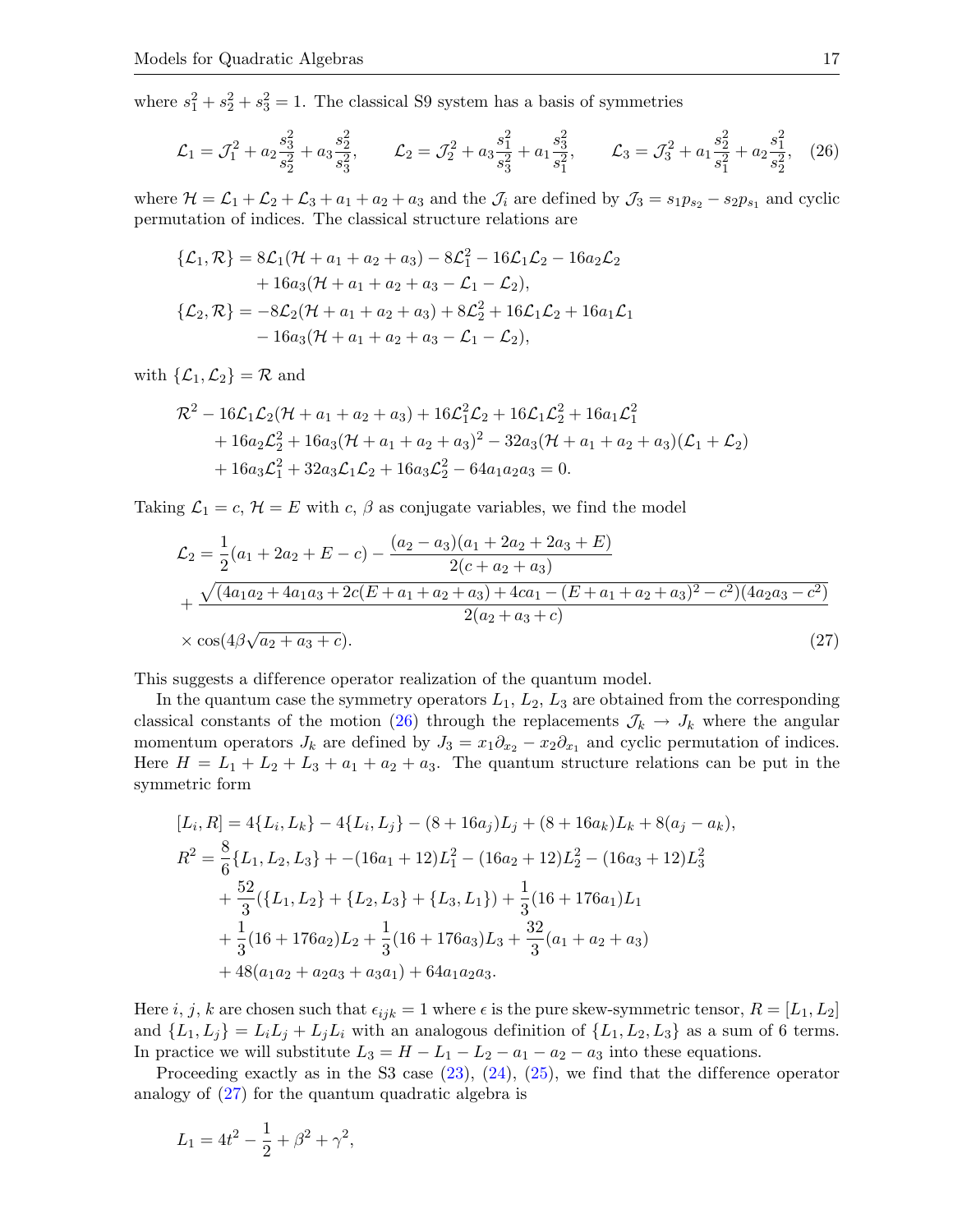$$
L_2 = h(t)T^i + m(t)T^{-i} + \ell(t)
$$
  
= 
$$
\frac{[-4\alpha^2 - 8\alpha - 4 + 4\mathcal{E}^2 + 16i(\alpha + 1)t + 16t^2](\beta + 1 + \gamma - 2it)(\beta - 1 - \gamma + 2it)}{1024t(t + i)(2t + i)^2}
$$
  

$$
\times [-4\alpha^2 - 4 + 8\alpha + 4\mathcal{E}^2 + 16i(1 - \alpha)t + 16t^2](\beta + 1 - \gamma - 2it)(\beta - 1 + \gamma + 2it)T^i + T^{-i}
$$
  
+ 
$$
\left[ -2t^2 - \frac{1}{2}\mathcal{E}^2 - \frac{1}{2}\beta^2 + \frac{1}{2}\alpha^2 + \frac{1}{2}\gamma^2 + \frac{(\gamma^2 - \beta^2)(-4\alpha^2 + 4\mathcal{E}^2)}{8(1 + 4t^2)} \right],
$$

where

$$
a_1 = \frac{1}{4} - \alpha^2
$$
,  $a_2 = \frac{1}{4} - \beta^2$ ,  $a_3 = \frac{1}{4} - \gamma^2$ ,  $H = \frac{1}{4} - \mathcal{E}^2$ .

The quadratic terms factor into simple linear terms, and just as in the S3 case, it is only  $\ell(t)$ and the product  $h(t)m(t + i)$  that is uniquely determined. We can change the individual factors  $h(t)$ ,  $m(t)$  by a gauge transformation. With the change of variable  $t = i\tau$  and a gauge transformation to an operator with maximal symmetry in  $\tau$ , we obtain the standard model

$$
h(t) = \tilde{h}(\tau) = \frac{(A + \tau)(B + \tau)(C + \tau)(D + \tau)}{4\tau(\tau + 1/2)},
$$
  
\n
$$
m(t) = \tilde{m}(\tau) = \frac{(A - \tau)(B - \tau)(C - \tau)(D - \tau)}{4\tau(\tau - 1/2)},
$$
  
\n
$$
A = \frac{\mathcal{E} + \alpha + 1}{2}, \qquad B = \frac{\mathcal{E} - \alpha + 1}{2}, \qquad C = \frac{\beta + \gamma + 1}{2}, \qquad D = \frac{\beta - \gamma + 1}{2}.
$$

It follows that  $L_2 = \tilde{h}(\tau)E^{+1} + \tilde{m}(\tau)E^{-1} + \tilde{\ell}(\tau)$  is a linear combination of  $L_1$  and the difference operator whose eigenfunctions are the Wilson polynomials, just as found in [\[39\]](#page-20-0). Here  $E^s f(\tau)$  =  $f(\tau + s)$ .

### 6 Conclusions and prospects

This paper consists of two related parts. In the first part we have studied the representation theory for the quadratic algebra associated with a 2D second order quantum superintegrable system with degenerate potential, namely S3. We have classified the possible finite-dimensional representations and infinite dimensional bounded below representations, i.e., those with a lowest weight vector. Then we have constructed the possible Hilbert space models for these representations, in terms of dif ferential operators or of dif ference operators acting on spaces of functions of one complex variable. These models make it easy to find raising and lowering operators for the representations and to uncover relationships between the algebras and families of orthogonal polynomials. Here S3 has been treated as an example of a degenerate potential superintegrable system. The example S9 of a nondegenerate potential was treated in [\[39\]](#page-20-0). In 2D there are 13 equivalence classes of superintegrable systems with nontrivial potentials: 7 nondegenerate and 6 degenerate. Results for all of these cases will be included in the thesis of the third author.

In the second part of this work we have taken up the study of models of the quadratic algebras associated with the classical second order superintegrable systems. In each model there is only a single pair of canonically conjugate variables, rather than the 2 pairs in the original classical system. We showed, based on classical Hamilton–Jacobi theory, that such models always exist. Then we described a procedure to derive the one variable models for the quantum quadratic algebras from the models for the classical quadratic algebras. Since it is known that there is a 1-1 relationship between classical and quantum second order superintegrable systems (even though the algebras are not the same), it is not too surprising that one should be able to compute the quantum models from the classical models. However, we have made this explicit.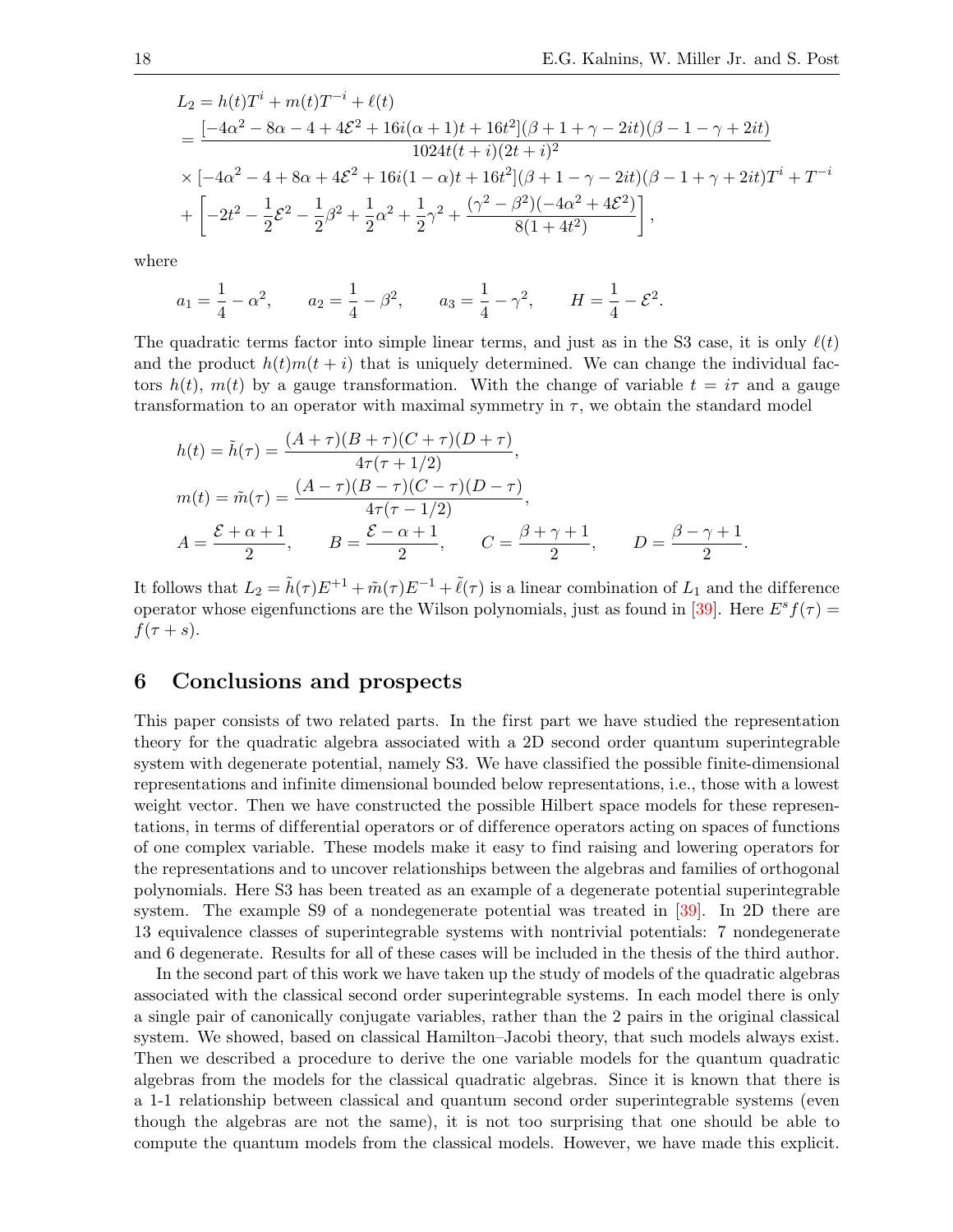We applied this procedure not only to obtain the differential and difference operator models for system S3, but also for the generic system S9. For S9 we showed that there is a difference operator model associated with general Wilson polynomials, but no dif ferential operator model. This construction demonstrates that the theory of general Wilson polynomials is imbedded in classical mechanics in a manner quite dif ferent from the usual group theory (Racah polynomial) approach.

There is much more work to be done. Once the models are worked out and the corresponding functional Hilbert spaces are constructed, usually Hilbert spaces with kernel function, then one needs to find intertwining operators that map the model space to the space on which the quantum Schrödinger operator is defined. Also, we have demonstrated how to determine the classical models and show how they quantize in a unique fashion. A puzzle here is that we are finding classical models corresponding to non-hypergeometric type variable separation. These classical models typically involve elliptic functions. We do not yet understand how they can be quantized. They clearly do not lead to differential or ordinary difference operator quantum models.

Another part of our effort is to study the structure of quadratic algebras corresponding to 3D nondegenerate superintegrable systems, and to find two variable models for them. This is a much more difficult problem than in 2D, where it led to general Wilson and Racah polynomials, among other models. The quadratic algebra still closes at order 6 but now there are 6 linearly second order symmetries, rather than 3, and they are functionally dependent, satisfying a polynomial relation of order 8. There are 4 commutators, instead of 1. For the models we expect to find multivariable extensions of Wilson polynomials, among many other constructs.

## References

- <span id="page-18-0"></span>[1] Wojciechowski S., Superintegrability of the Calogero–Moser system, Phys. Lett. A 95 (1983), 279–281.
- <span id="page-18-1"></span>[2] Evans N.W., Superintegrability in classical mechanics, Phys. Rev. A 41 1990, 5666–5676. Evans N.W., Group theory of the Smorodinsky–Winternitz system, J. Math. Phys. 32 (1991), 3369–3375.
- <span id="page-18-2"></span>[3] Evans N.W., Super-integrability of the Winternitz system, Phys. Lett. A 147 (1990), 483–486.
- <span id="page-18-3"></span>[4] Fris J., Mandrosov V., Smorodinsky Ya.A., Uhlír M., Winternitz P., On higher symmetries in quantum mechanics, Phys. Lett. 16 (1965), 354–356.
- <span id="page-18-4"></span>[5] Bonatos D., Daskaloyannis C., Kokkotas K., Deformed oscillator algebras for two-dimensional quantum superintegrable systems, Phys. Rev. A 50 (1994), 3700–3709, [hep-th/9309088.](http://arxiv.org/abs/hep-th/9309088)
- <span id="page-18-5"></span>[6] Daskaloyannis C., Quadratic Poisson algebras of two-dimensional classical superintegrable systems and quadratic associative algebras of quantum superintegrable systems, J. Math. Phys. 42 (2001), 1100–1119, [math-ph/0003017.](http://arxiv.org/abs/math-ph/0003017)
- <span id="page-18-6"></span>[7] Letourneau P., Vinet L., Superintegrable systems: polynomial algebras and quasi-exactly solvable Hamiltonians, Ann. Phys. 243 (1995), 144–168.
- <span id="page-18-7"></span>[8] Rañada M.F., Superintegrable  $n = 2$  systems, quadratic constants of motion, and potentials of Drach, J. Math. Phys. 38 (1997), 4165–4178.
- <span id="page-18-8"></span>[9] Kalnins E.G., Miller W. Jr., Williams G.C., Pogosyan G.S., On superintegrable symmetry-breaking potentials in n-dimensional Euclidean space, J. Phys. A: Math. Gen. 35 (2002), 4655–4720.
- <span id="page-18-9"></span>[10] Kalnins E.G., Miller W. Jr., Pogosyan G.S., Completeness of multiseparable superintegrability in  $E_{2,C}$ , J. Phys. A: Math. Gen. 33 (2000), 4105–4120.
- <span id="page-18-10"></span>[11] Kalnins E.G., Miller W. Jr., Pogosyan G.S., Completeness of multiseparable superintegrability on the complex 2-sphere, J. Phys. A: Math. Gen. 33 (2000), 6791–6806.
- <span id="page-18-11"></span>[12] Koenigs G., Sur les géodésiques a intégrales quadratiques, A note appearing in "Lecons sur la théorie générale des surfaces", G. Darboux, Vol. 4, Chelsea Publishing, 1972, 368–404.
- <span id="page-18-12"></span>[13] Calogero F., Solution to the one-dimensional N-body problems with quadratic and/or inversely quadratic pair potentials, J. Math. Phys. 12 (1971), 419–436.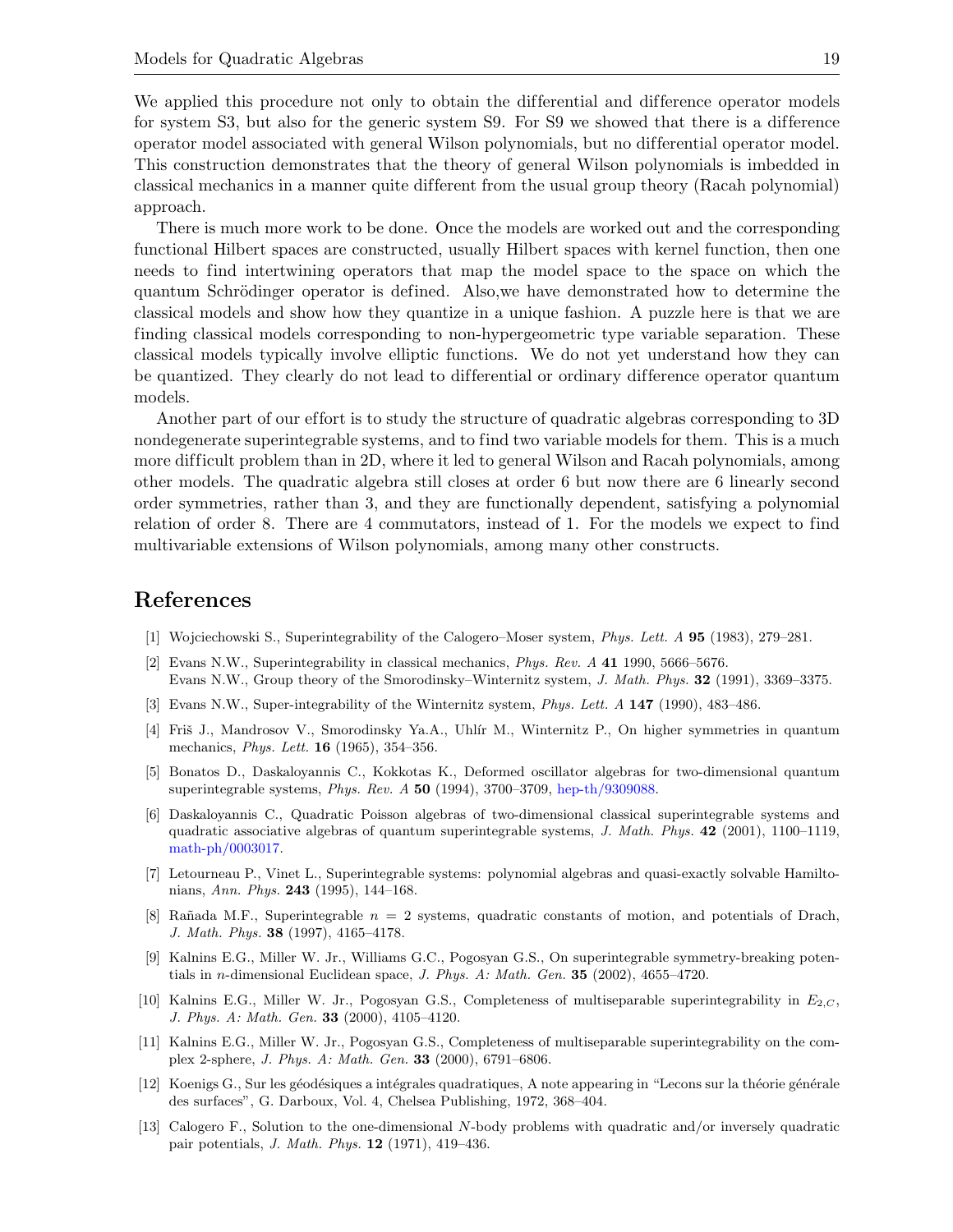- <span id="page-19-0"></span>[14] Rauch-Wojciechowski S., Waksjö C., What an effective criterion of separability says about the Calogero type systems, J. Nonlinear Math. Phys. 12 (2005), suppl. 1, 535–547.
- <span id="page-19-1"></span>[15] Kalnins E.G., Kress J.M., Miller W. Jr., Pogosyan G.S., Completeness of superintegrability in twodimensional constant curvature spaces, J. Phys. A: Math. Gen. 34 (2001), 4705-4720, [math-ph/0102006.](http://arxiv.org/abs/math-ph/0102006)
- <span id="page-19-2"></span>[16] Zhedanov A.S., "Hidden symmetry" of Askey–Wilson polynomials, Theoret. and Math. Phys. 89 (1991), 1146–1157.
- <span id="page-19-3"></span>[17] Granovskii Ya.I., Zhedanov A.S., Lutsenko I.M., Quadratic algebras and dynamics in curved spaces. I. Oscillator, Theoret. and Math. Phys. 89 (1992), 474–480.
- <span id="page-19-4"></span>[18] Granovskii Ya.I., Zhedanov A.S., Lutsenko I.M., Quadratic algebras and dynamics in curved spaces. II. The Kepler problem, Theoret. and Math. Phys. 91 (1992), 604-612.
- <span id="page-19-5"></span>[19] Quesne C., Generalized deformed parafermions, nonlinear deformations of so(3) and exactly solvable potentials, *Phys. Lett.*  $A$  **193** (1994), 245–250.
- <span id="page-19-6"></span>[20] Tempesta P., Turbiner A.V., Winternitz P., Exact solvability of superintegrable systems, J. Math. Phys. 42  $(2001), 4248 - 4257.$
- <span id="page-19-7"></span>[21] Gravel S., Winternitz P., Superintegrability with third-order integrals in quantum and classical mechanics, J. Math. Phys. 43 (2002), 5902–5912, [math-ph/0206046.](http://arxiv.org/abs/math-ph/0206046)
- <span id="page-19-8"></span>[22] Ballesteros A., Herranz F., Santander M., Sanz-Gil T., Maximal superintegrability on N-dimensional curved spaces, J. Phys. A: Math. Gen. 36 (2003), L93–L99, [math-ph/0211012.](http://arxiv.org/abs/math-ph/0211012)
- <span id="page-19-9"></span>[23] Kalnins E.G., Kress J.M., Miller W. Jr., Second order superintegrable systems in conformally flat spaces. I. 2D classical structure theory, J. Math. Phys. 46 (2005), 053509, 28 pages.
- <span id="page-19-10"></span>[24] Kalnins E.G., Kress J.M., Miller W. Jr., Second order superintegrable systems in conformally flat spaces. II. The classical 2D Stäckel transform, J. Math. Phys.  $46$  (2005), 053510, 15 pages.
- <span id="page-19-11"></span>[25] Kalnins E.G., Kress J.M., Miller W. Jr., Second order superintegrable systems in conformally flat spaces. III. 3D classical structure theory, J. Math. Phys. 46 (2005), 103507, 28 pages.
- <span id="page-19-12"></span>[26] Kalnins E.G., Kress J.M., Miller W. Jr., Second order superintegrable systems in conformally flat spaces. IV. The classical 3D Stäckel transform and 3D classification theory, J. Math. Phys. 47 (2006), 043514, 26 pages.
- <span id="page-19-13"></span>[27] Kalnins E.G., Kress J.M., Miller W. Jr., Second order superintegrable systems in conformally flat spaces. V. 2D and 3D quantum systems, J. Math. Phys. 47 (2006), 093501, 25 pages.
- <span id="page-19-14"></span>[28] Kalnins E.G., Miller W. Jr., Pogosyan G.S., Exact and quasi-exact solvability of second order superintegrable systems. I. Euclidean space preliminaries, J. Math. Phys. 47 (2006), 033502, 30 pages, [math-ph/0412035.](http://arxiv.org/abs/math-ph/0412035)
- <span id="page-19-15"></span>[29] Kalnins E.G., Kress J.M., Winternitz P., Superintegrability in a two-dimensional space of non-constant curvature, J. Math. Phys. 43 (2002), 970–983, [math-ph/0108015.](http://arxiv.org/abs/math-ph/0108015)
- <span id="page-19-16"></span>[30] Kalnins E.G., Kress J.M., Miller W. Jr., Winternitz P., Superintegrable systems in Darboux spaces, J. Math. Phys. 44 (2003), 5811–5848, [math-ph/0307039.](http://arxiv.org/abs/math-ph/0307039)
- <span id="page-19-17"></span>[31] Daskaloyannis C., Ypsilantis K., Unified treatment and classification of superintegrable systems with integrals quadratic in momenta on a two dimensional manifold, J. Math. Phys. 47 (2006), 042904, 38 pages, [math-ph/0412055.](http://arxiv.org/abs/math-ph/0412055)
- <span id="page-19-18"></span>[32] Horwood J.T., McLenaghan R.G., Smirnov R.G., Invariant classification of orthogonally separable Hamiltonian systems in Euclidean space, Comm. Math. Phys. 259 (2005), 679-709, [math-ph/0605023.](http://arxiv.org/abs/math-ph/0605023)
- <span id="page-19-19"></span>[33] Tempesta P., Winternitz P., Miller W., Pogosyan G. (Editors), Superintegrability in classical and quantum systems, CRM Proceedings Lecture Notes, Vol. 37, American Mathematical Society, Providence, RI, 2004.
- <span id="page-19-20"></span>[34] Kalnins E.G., Kress J.M., Miller W. Jr., Nondegenerate 2D complex Euclidean superintegrable systems and algebraic varieties, J. Phys. A: Math. Theor. 40 (2007), 3399–3411.
- <span id="page-19-21"></span>[35] Kalnins E.G., Kress J.M., Miller W. Jr., Fine structure for 3D second order superintegrable systems: 3 parameter potentials, J. Phys. A: Math. Theor. 40 (2007), 5875–5892.
- <span id="page-19-22"></span>[36] Kalnins E.G., Kress J.M., Miller W. Jr., Nondegenerate 3D complex Euclidean superintegrable systems and algebraic varieties, J. Math. Phys. 48 (2007), 113518, 26 pages, [arXiv:0708.3044.](http://arxiv.org/abs/0708.3044)
- <span id="page-19-23"></span>[37] Quesne C., Quadratic algebra approach to an exactly solvable position-dependent mass Schrödinger equation in two dimensions, SIGMA 3 (2007), 067, 14 pages, [arXiv:0705.2577.](http://arxiv.org/abs/0705.2577)
- <span id="page-19-24"></span>[38] Daskaloyannis C., Tanoudis Y., Quantum superintegrable systems with quadratic integrals on a two dimensional manifold, J. Math. Phys. 48 (2007), 072108, 22 pages, [math-ph/0607058.](http://arxiv.org/abs/math-ph/0607058)